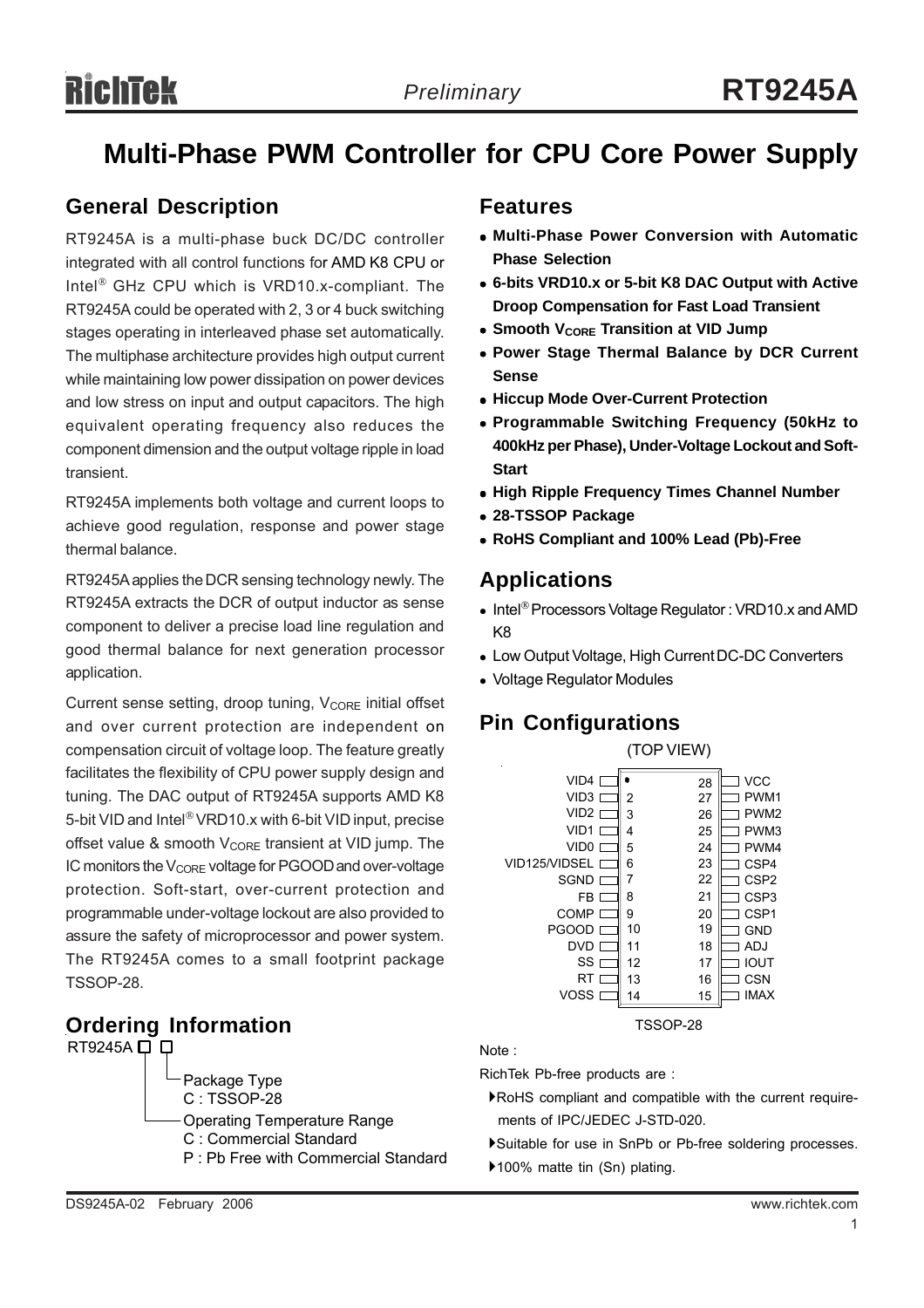# **Typical Application Circuit**



Figure A. For Intel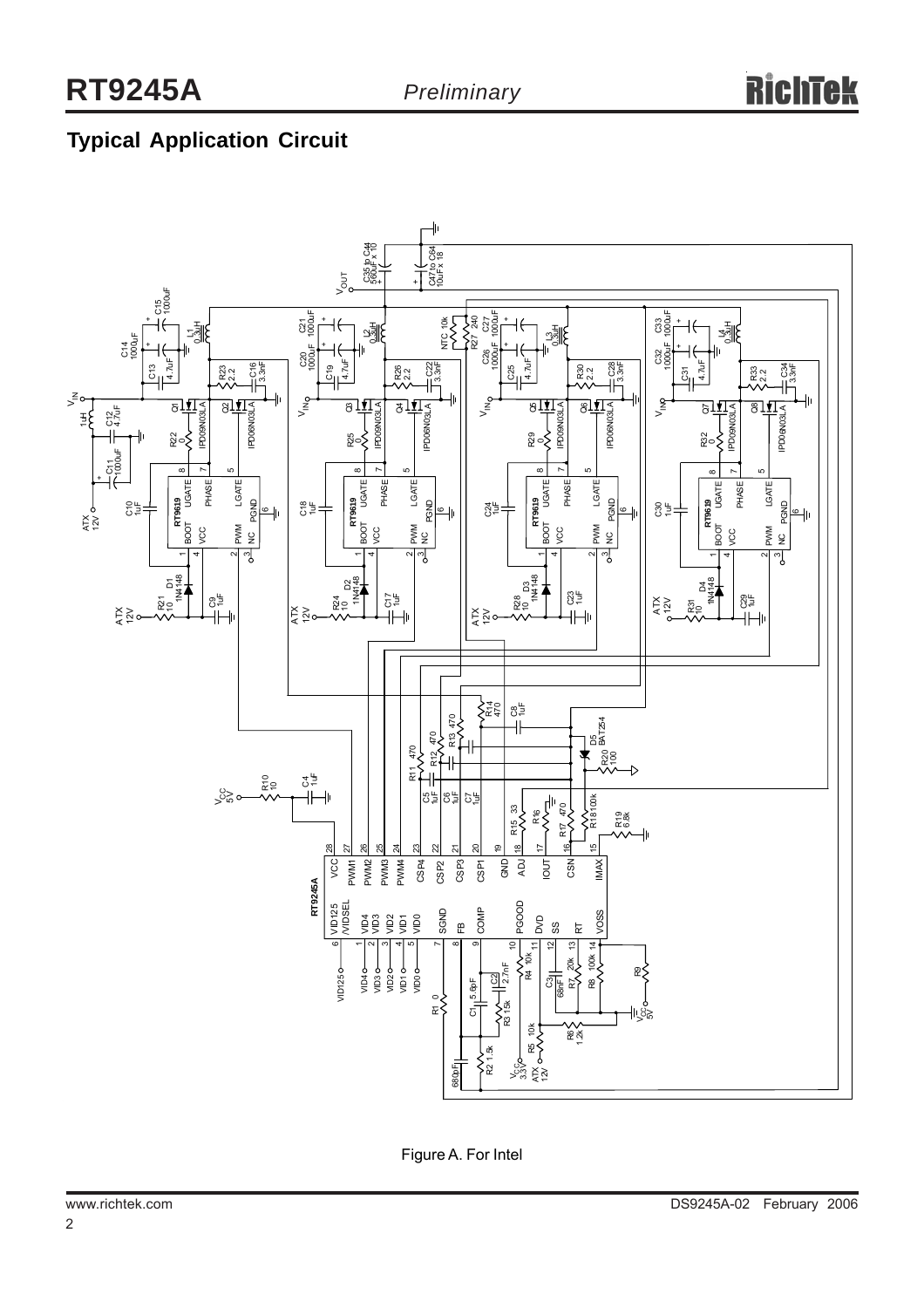

Figure B. For AMD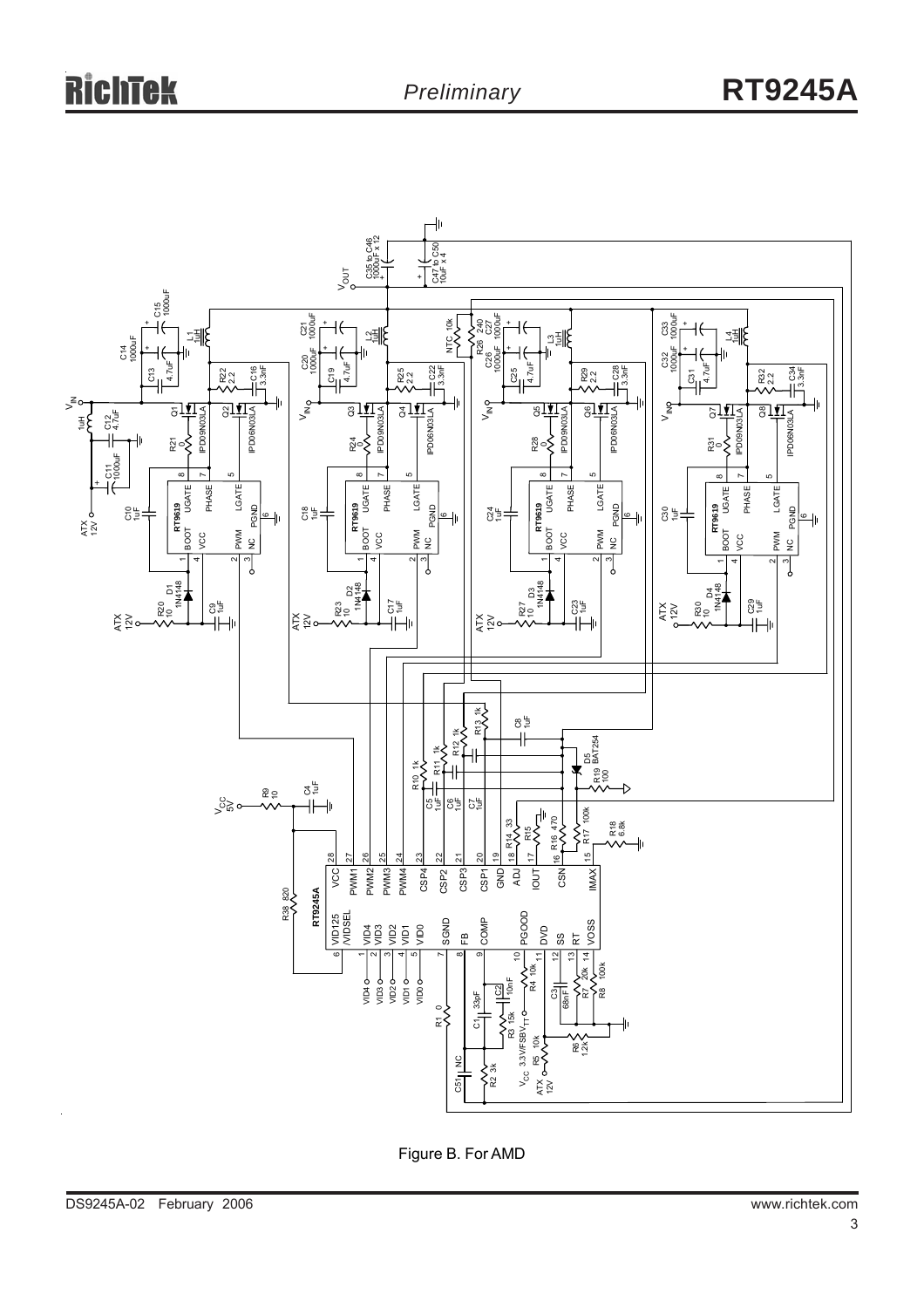# **Functional Pin Description**

### **VID4 (Pin 1), VID3 (Pin 2), VID2 (Pin 3), VID1 (Pin 4), VID0 (Pin 5)**

DAC voltage identification inputs for VRD10.x. These pins are internally pulled to 1.2V (VRD10.x) or 2.1V (K8) if left open.

#### **VID125/VIDSEL (Pin 6)**

When this pin pull low or left pen -->VR10 VID input, pull high to  $5V - > K8$ .

#### **SGND (Pin 7)**

V<sub>CORE</sub> differential sense negative input.

#### **FB (Pin 8)**

Inverting input of the internal error amplifier.

#### **COMP (Pin 9)**

Output of the error amplifier and input of the PWM comparator.

#### **PGOOD (Pin 10)**

Power good open-drain output.

#### **DVD (Pin 11)**

Programmable power UVLO detection input. Trip threshold  $= 1.0V$  at  $V_{\text{DVD}}$  rising.

#### **SS (Pin 12)**

Connect this SS pin to GND with a capacitor to set the soft-start time interval.

#### **RT (Pin 13)**

Switching frequency setting. Connect this pin to GND with a resistor to set the frequency.

#### **VOSS (Pin 14)**

 $V_{\text{CORF}}$  initial value offset. Connect this pin to GND with a resistor to set the negative offset value. Connect this pin to VCC to set positive offset value.

#### **IMAX (Pin 15)**

Programmable over currert setting.

**CSN (Pin 16)** Current sense negative input of all channels.

#### **IOUT (Pin 17)**

Output Current Indication Pin. The current through IOUT pin is proportional to the output current.

#### **ADJ (Pin 18)**

Current sense output for active droop adjust. Connect a resistor from this pin to GND to set the load droop.

#### **GND (Pin 19)**

Ground for the IC.

#### **CSP1 (Pin 20), CSP2 (Pin 22), CSP3 (Pin 21) & CSP4 (Pin 23)**

Current sense positive inputs for individual converter channel current sense.

#### **PWM1 (Pin 27), PWM2 (Pin 26), PWM3 (Pin 25) & PWM4 (Pin 24)**

PWM outputs for each driven channel. Connect these pins to the PWM input of the MOSFET driver. For systems which use 3 channels, connect PWM4 high. Two channel systems connect PWM3 high.

#### **VCC (Pin 28)**

IC power supply. Connect this pin to a 5V supply.

4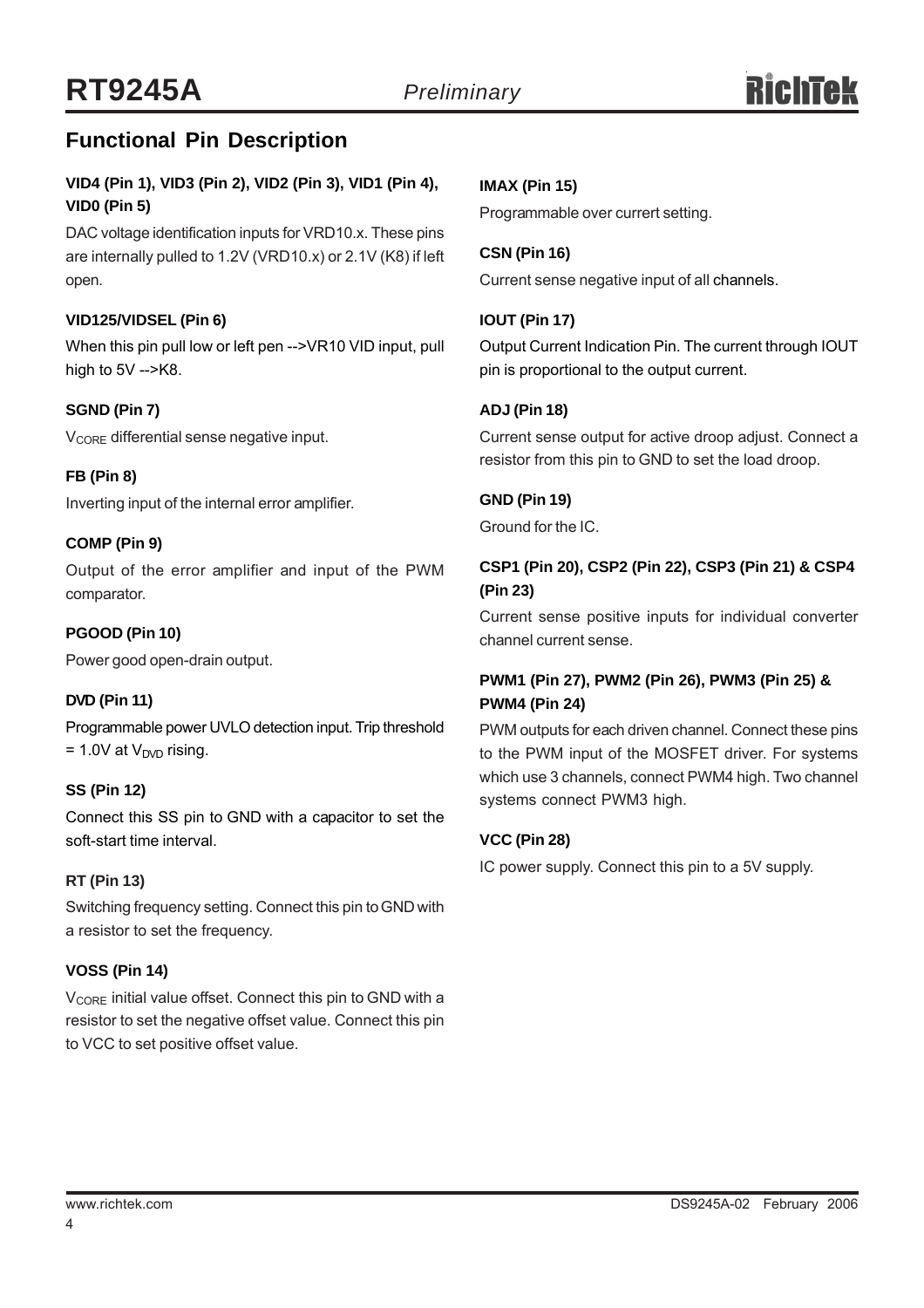# **Function Block Diagram**

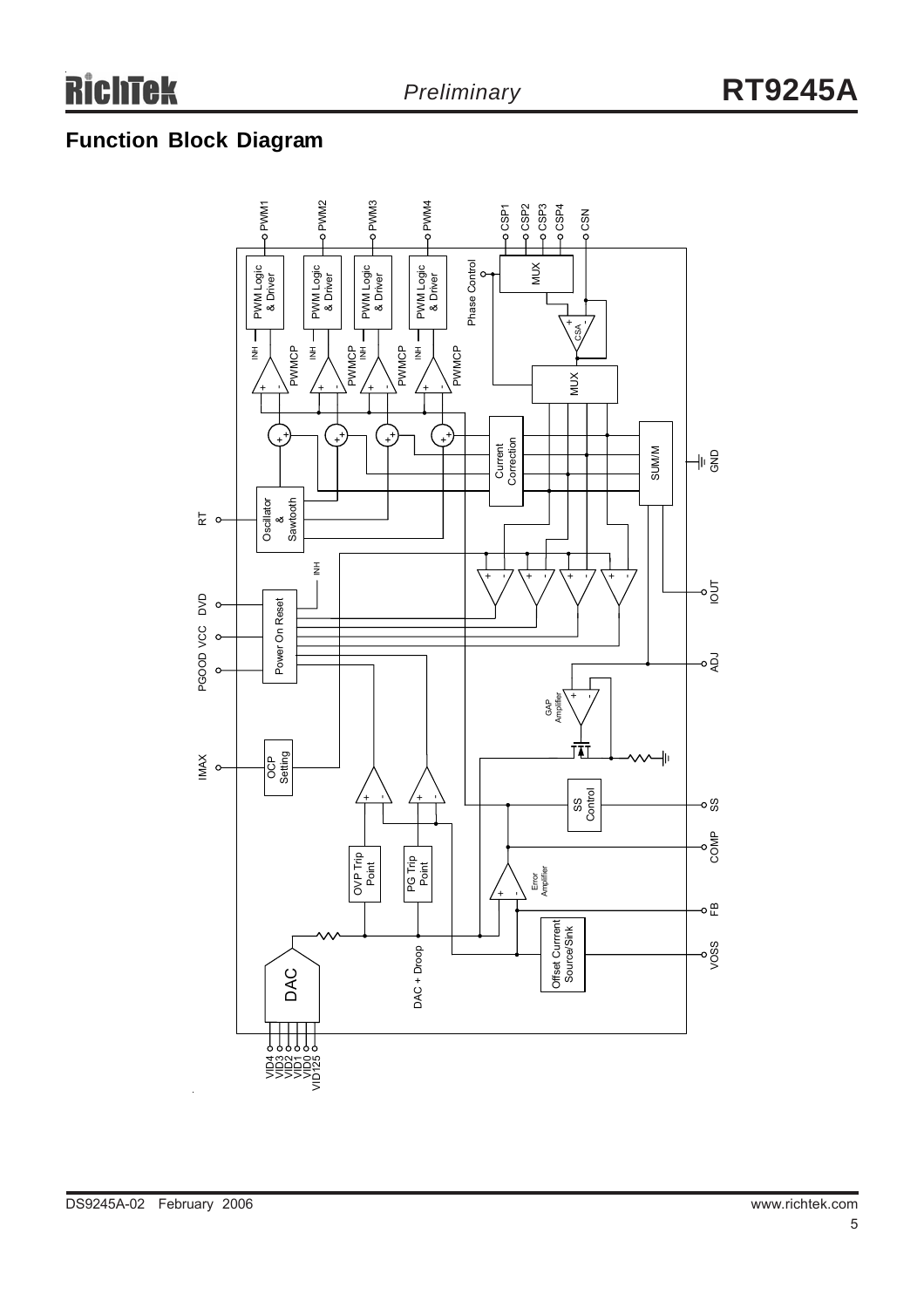| ◡<br>ັ<br>$\cdot$<br>$\cdot$ |                  |                  |              |                                      |                           |         |
|------------------------------|------------------|------------------|--------------|--------------------------------------|---------------------------|---------|
| <b>Pin Name</b>              |                  |                  |              | <b>Nominal Output Voltage DACOUT</b> |                           |         |
| VID4                         | VID <sub>3</sub> | VID <sub>2</sub> | VID1         | VID <sub>0</sub>                     | <b>VID125</b>             |         |
| $\mathbf 1$                  | $\mathbf{1}$     | $\mathbf{1}$     | $\mathbf{1}$ | $\mathbf{1}$                         | $\boldsymbol{\mathsf{X}}$ | No CPU  |
| $\mathsf{O}\xspace$          | $\mathbf{1}$     | $\pmb{0}$        | $\mathbf{1}$ | $\pmb{0}$                            | $\mathbf 0$               | 0.8375V |
| $\mathbf 0$                  | $\mathbf{1}$     | $\pmb{0}$        | $\pmb{0}$    | $\mathbf{1}$                         | $\mathbf{1}$              | 0.850V  |
| $\pmb{0}$                    | $\mathbf{1}$     | $\pmb{0}$        | $\pmb{0}$    | $\mathbf 1$                          | $\mathbf 0$               | 0.8625V |
| $\pmb{0}$                    | $\mathbf{1}$     | $\pmb{0}$        | $\pmb{0}$    | $\pmb{0}$                            | $\mathbf{1}$              | 0.875V  |
| $\pmb{0}$                    | $\mathbf{1}$     | $\pmb{0}$        | $\pmb{0}$    | $\pmb{0}$                            | $\mathbf 0$               | 0.8875V |
| $\pmb{0}$                    | $\pmb{0}$        | $\mathbf{1}$     | $\mathbf 1$  | $\mathbf 1$                          | $\mathbf{1}$              | 0.900V  |
| $\pmb{0}$                    | $\pmb{0}$        | $\mathbf{1}$     | $\mathbf{1}$ | $\mathbf{1}$                         | $\pmb{0}$                 | 0.9125V |
| $\pmb{0}$                    | $\pmb{0}$        | $\mathbf{1}$     | $\mathbf 1$  | $\pmb{0}$                            | $\mathbf{1}$              | 0.925V  |
| $\pmb{0}$                    | $\pmb{0}$        | $\mathbf{1}$     | $\mathbf{1}$ | $\pmb{0}$                            | $\pmb{0}$                 | 0.9375V |
| $\pmb{0}$                    | $\pmb{0}$        | $\mathbf{1}$     | $\pmb{0}$    | $\mathbf{1}$                         | $\mathbf{1}$              | 0.950V  |
| $\mathbf 0$                  | $\pmb{0}$        | $\mathbf{1}$     | $\pmb{0}$    | $\mathbf{1}$                         | $\pmb{0}$                 | 0.9625V |
| $\pmb{0}$                    | $\pmb{0}$        | $\mathbf 1$      | $\pmb{0}$    | $\pmb{0}$                            | $\mathbf{1}$              | 0.975V  |
| $\mathbf 0$                  | $\pmb{0}$        | $\mathbf{1}$     | $\pmb{0}$    | $\pmb{0}$                            | $\mathbf 0$               | 0.9875V |
| $\pmb{0}$                    | $\pmb{0}$        | $\pmb{0}$        | $\mathbf 1$  | $\mathbf{1}$                         | $\mathbf{1}$              | 1.000V  |
| $\mathbf 0$                  | $\pmb{0}$        | $\pmb{0}$        | $\mathbf 1$  | $\mathbf{1}$                         | $\pmb{0}$                 | 1.0125V |
| $\pmb{0}$                    | $\pmb{0}$        | $\pmb{0}$        | $\mathbf{1}$ | $\pmb{0}$                            | $\mathbf{1}$              | 1.025V  |
| $\pmb{0}$                    | $\pmb{0}$        | $\pmb{0}$        | $\mathbf 1$  | $\pmb{0}$                            | $\pmb{0}$                 | 1.0375V |
| $\pmb{0}$                    | $\pmb{0}$        | $\pmb{0}$        | $\pmb{0}$    | $\mathbf{1}$                         | $\mathbf{1}$              | 1.050V  |
| $\pmb{0}$                    | $\pmb{0}$        | $\pmb{0}$        | $\pmb{0}$    | $\mathbf{1}$                         | $\pmb{0}$                 | 1.0625V |
| $\pmb{0}$                    | $\pmb{0}$        | $\pmb{0}$        | $\pmb{0}$    | $\pmb{0}$                            | $\mathbf 1$               | 1.075V  |
| 0                            | 0                | 0                | 0            | 0                                    | 0                         | 1.0875V |
| $\mathbf{1}$                 | $\mathbf{1}$     | $\mathbf{1}$     | $\mathbf{1}$ | $\pmb{0}$                            | $\mathbf{1}$              | 1.100V  |
| 1                            | $\mathbf 1$      | $\mathbf{1}$     | $\mathbf{1}$ | $\pmb{0}$                            | $\pmb{0}$                 | 1.1125V |
| $\mathbf{1}$                 | $\mathbf{1}$     | $\mathbf{1}$     | $\pmb{0}$    | $\mathbf{1}$                         | $\mathbf{1}$              | 1.125V  |
| $\mathbf 1$                  | $\mathbf{1}$     | $\mathbf{1}$     | $\mathbf 0$  | $\mathbf{1}$                         | $\pmb{0}$                 | 1.1375V |
| $\mathbf{1}$                 | $\mathbf{1}$     | $\mathbf{1}$     | $\mathbf 0$  | $\pmb{0}$                            | $\mathbf{1}$              | 1.150V  |
| $\mathbf{1}$                 | $\mathbf{1}$     | $\mathbf{1}$     | $\pmb{0}$    | $\pmb{0}$                            | $\pmb{0}$                 | 1.1625V |
| $\mathbf{1}$                 | $\mathbf{1}$     | $\pmb{0}$        | $\mathbf{1}$ | $\mathbf{1}$                         | $\mathbf{1}$              | 1.175V  |
| $\mathbf{1}$                 | $\mathbf{1}$     | $\mathbf 0$      | $\mathbf{1}$ | $\mathbf{1}$                         | $\pmb{0}$                 | 1.1875V |
| $\mathbf{1}$                 | $\mathbf{1}$     | $\pmb{0}$        | $\mathbf{1}$ | $\pmb{0}$                            | $\mathbf{1}$              | 1.200V  |
| $\mathbf{1}$                 | $\mathbf{1}$     | $\pmb{0}$        | $\mathbf{1}$ | $\pmb{0}$                            | $\pmb{0}$                 | 1.2125V |

**Table 1. Output Voltage Program (VRD 10.x)**

*To be continued*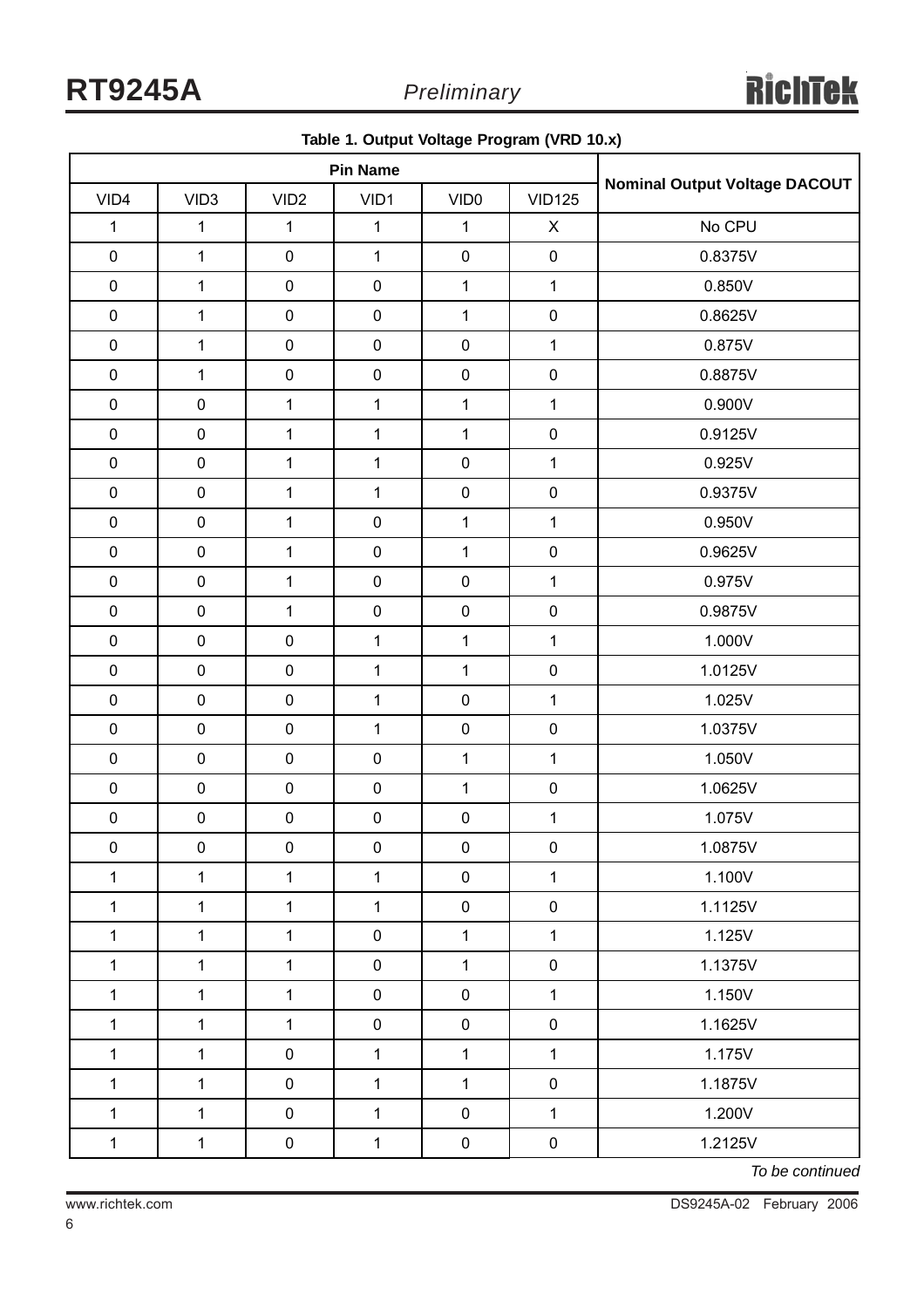|                 |                  |                  |              | ັ                |               | $\overline{\phantom{a}}$             |  |
|-----------------|------------------|------------------|--------------|------------------|---------------|--------------------------------------|--|
| <b>Pin Name</b> |                  |                  |              |                  |               |                                      |  |
| VID4            | VID <sub>3</sub> | VID <sub>2</sub> | VID1         | VID <sub>0</sub> | <b>VID125</b> | <b>Nominal Output Voltage DACOUT</b> |  |
| $\mathbf{1}$    | $\mathbf{1}$     | $\pmb{0}$        | $\pmb{0}$    | $\mathbf{1}$     | $\mathbf{1}$  | 1.225V                               |  |
| $\mathbf{1}$    | $\mathbf{1}$     | $\pmb{0}$        | $\pmb{0}$    | $\mathbf{1}$     | $\pmb{0}$     | 1.2375V                              |  |
| $\mathbf 1$     | $\mathbf 1$      | $\pmb{0}$        | $\pmb{0}$    | $\pmb{0}$        | $\mathbf{1}$  | 1.250V                               |  |
| $\mathbf{1}$    | $\mathbf{1}$     | $\pmb{0}$        | $\pmb{0}$    | $\pmb{0}$        | $\pmb{0}$     | 1.2625V                              |  |
| $\mathbf 1$     | $\pmb{0}$        | $\mathbf{1}$     | $\mathbf{1}$ | $\mathbf{1}$     | $\mathbf 1$   | 1.275V                               |  |
| $\mathbf 1$     | $\pmb{0}$        | $\mathbf{1}$     | $\mathbf{1}$ | $\mathbf{1}$     | $\pmb{0}$     | 1.2875V                              |  |
| $\mathbf{1}$    | $\pmb{0}$        | $\mathbf{1}$     | $\mathbf{1}$ | $\pmb{0}$        | $\mathbf 1$   | 1.300V                               |  |
| $\mathbf 1$     | $\pmb{0}$        | $\mathbf{1}$     | $\mathbf{1}$ | $\pmb{0}$        | $\pmb{0}$     | 1.3125V                              |  |
| $\mathbf{1}$    | $\pmb{0}$        | $\mathbf{1}$     | $\pmb{0}$    | $\mathbf{1}$     | $\mathbf{1}$  | 1.325V                               |  |
| $\mathbf{1}$    | $\pmb{0}$        | $\mathbf{1}$     | $\pmb{0}$    | $\mathbf{1}$     | $\pmb{0}$     | 1.3375V                              |  |
| $\mathbf{1}$    | $\pmb{0}$        | $\mathbf{1}$     | $\pmb{0}$    | $\pmb{0}$        | $\mathbf{1}$  | 1.350V                               |  |
| $\mathbf 1$     | $\pmb{0}$        | $\mathbf{1}$     | $\pmb{0}$    | $\pmb{0}$        | $\pmb{0}$     | 1.3625V                              |  |
| $\mathbf 1$     | $\pmb{0}$        | $\pmb{0}$        | $\mathbf{1}$ | $\mathbf{1}$     | $\mathbf 1$   | 1.375V                               |  |
| $\mathbf 1$     | $\pmb{0}$        | $\pmb{0}$        | $\mathbf{1}$ | $\mathbf{1}$     | $\pmb{0}$     | 1.3875V                              |  |
| $\mathbf 1$     | $\pmb{0}$        | $\pmb{0}$        | $\mathbf{1}$ | $\pmb{0}$        | $\mathbf{1}$  | 1.400V                               |  |
| $\mathbf 1$     | $\pmb{0}$        | $\pmb{0}$        | $\mathbf{1}$ | $\pmb{0}$        | $\pmb{0}$     | 1.4125V                              |  |
| $\mathbf 1$     | $\pmb{0}$        | $\pmb{0}$        | $\pmb{0}$    | $\mathbf{1}$     | $\mathbf{1}$  | 1.425V                               |  |
| $\mathbf{1}$    | $\pmb{0}$        | $\pmb{0}$        | $\pmb{0}$    | $\mathbf{1}$     | $\pmb{0}$     | 1.4375V                              |  |
| $\mathbf{1}$    | $\pmb{0}$        | $\pmb{0}$        | $\pmb{0}$    | $\pmb{0}$        | $\mathbf 1$   | 1.450V                               |  |
| $\mathbf 1$     | $\pmb{0}$        | $\pmb{0}$        | $\pmb{0}$    | $\pmb{0}$        | $\pmb{0}$     | 1.4625V                              |  |
| $\pmb{0}$       | $\mathbf 1$      | $\mathbf{1}$     | $\mathbf{1}$ | $\mathbf 1$      | $\mathbf{1}$  | 1.475V                               |  |
| 0               | 1                | 1                | 1            | 1                | 0             | 1.4875V                              |  |
| $\pmb{0}$       | $\mathbf{1}$     | $\mathbf{1}$     | $\mathbf{1}$ | $\mathbf 0$      | $\mathbf{1}$  | 1.500V                               |  |
| $\pmb{0}$       | $\mathbf{1}$     | $\mathbf{1}$     | $\mathbf{1}$ | $\pmb{0}$        | $\pmb{0}$     | 1.5125V                              |  |
| $\pmb{0}$       | $\mathbf{1}$     | $\mathbf{1}$     | $\pmb{0}$    | $\mathbf{1}$     | $\mathbf 1$   | 1.525V                               |  |
| $\pmb{0}$       | $\mathbf{1}$     | $\mathbf{1}$     | $\pmb{0}$    | $\mathbf{1}$     | $\pmb{0}$     | 1.5375V                              |  |
| $\pmb{0}$       | $\mathbf{1}$     | $\mathbf{1}$     | $\mathbf 0$  | $\mathbf 0$      | $\mathbf{1}$  | 1.550V                               |  |
| $\pmb{0}$       | $\mathbf 1$      | $\mathbf{1}$     | $\pmb{0}$    | $\pmb{0}$        | $\pmb{0}$     | 1.5625V                              |  |
| $\pmb{0}$       | $\mathbf{1}$     | $\pmb{0}$        | $\mathbf{1}$ | $\mathbf{1}$     | $\mathbf 1$   | 1.575V                               |  |
| $\pmb{0}$       | $\mathbf{1}$     | $\pmb{0}$        | $\mathbf{1}$ | $\mathbf{1}$     | $\pmb{0}$     | 1.5875V                              |  |
| $\pmb{0}$       | $\mathbf{1}$     | $\pmb{0}$        | $\mathbf{1}$ | $\pmb{0}$        | $\mathbf{1}$  | 1.600V                               |  |

**Table 1. Output Voltage Program (VRD 10.x)**

Note: (1) 0 : Connected to GND

(2) 1 : Open

(3) X : Don't Care

DS9245A-02 February 2006 www.richtek.com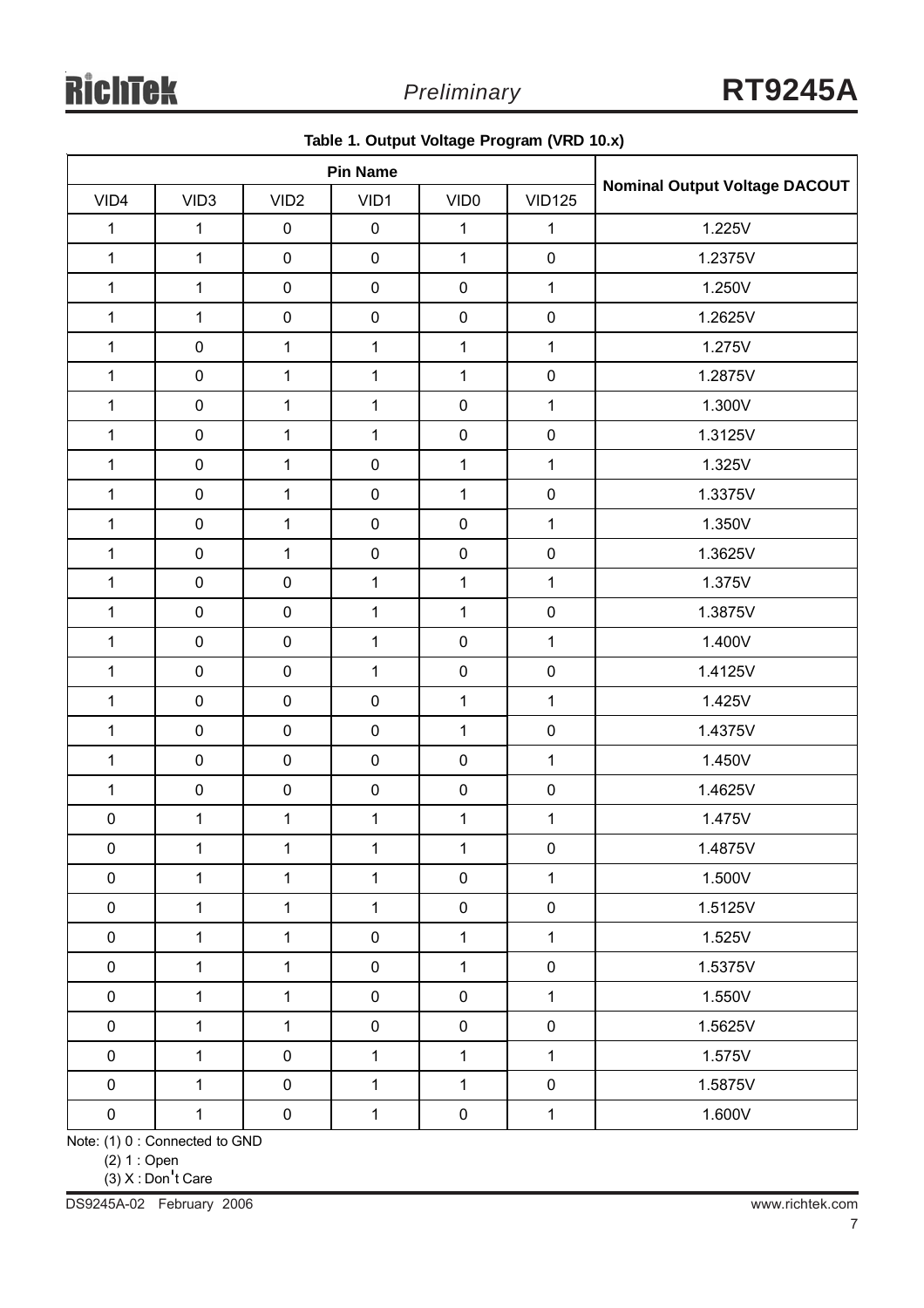|  |  |  | Table 2. Output Voltage Program (K8) |  |
|--|--|--|--------------------------------------|--|
|--|--|--|--------------------------------------|--|

|              |                  |                  | к.           | ◡<br>$\ddot{\phantom{0}}$ |                               |
|--------------|------------------|------------------|--------------|---------------------------|-------------------------------|
| VID4         | VID <sub>3</sub> | VID <sub>2</sub> | VID1         | VID <sub>0</sub>          | Nominal Output Voltage DACOUT |
| $\pmb{0}$    | $\pmb{0}$        | $\pmb{0}$        | $\pmb{0}$    | $\pmb{0}$                 | 1.550                         |
| $\pmb{0}$    | $\pmb{0}$        | $\pmb{0}$        | $\pmb{0}$    | $\mathbf{1}$              | 1.525                         |
| $\pmb{0}$    | $\pmb{0}$        | $\pmb{0}$        | $\mathbf{1}$ | $\pmb{0}$                 | 1.500                         |
| $\pmb{0}$    | $\pmb{0}$        | $\pmb{0}$        | $\mathbf{1}$ | $\mathbf{1}$              | 1.475                         |
| $\mathbf 0$  | $\pmb{0}$        | $\mathbf{1}$     | $\pmb{0}$    | $\pmb{0}$                 | 1.450                         |
| $\pmb{0}$    | $\pmb{0}$        | $\mathbf{1}$     | $\pmb{0}$    | $\mathbf{1}$              | 1.425                         |
| $\pmb{0}$    | $\pmb{0}$        | $\mathbf{1}$     | $\mathbf{1}$ | $\pmb{0}$                 | 1.400                         |
| $\pmb{0}$    | $\pmb{0}$        | $\mathbf{1}$     | $\mathbf{1}$ | $\mathbf{1}$              | 1.375                         |
| $\pmb{0}$    | $\mathbf 1$      | $\pmb{0}$        | $\pmb{0}$    | $\pmb{0}$                 | 1.350                         |
| $\pmb{0}$    | $\overline{1}$   | $\pmb{0}$        | $\pmb{0}$    | $\mathbf 1$               | 1.325                         |
| $\pmb{0}$    | $\mathbf{1}$     | $\pmb{0}$        | $\mathbf{1}$ | $\pmb{0}$                 | 1.200                         |
| $\pmb{0}$    | $\mathbf{1}$     | $\pmb{0}$        | $\mathbf{1}$ | $\mathbf{1}$              | 1.275                         |
| $\pmb{0}$    | $\mathbf 1$      | $\mathbf{1}$     | $\pmb{0}$    | $\pmb{0}$                 | 1.250                         |
| $\pmb{0}$    | $\mathbf{1}$     | $\mathbf{1}$     | $\pmb{0}$    | $\mathbf{1}$              | 1.225                         |
| $\pmb{0}$    | $\mathbf{1}$     | $\mathbf{1}$     | $\mathbf{1}$ | $\pmb{0}$                 | 1.200                         |
| $\pmb{0}$    | $\mathbf{1}$     | $\mathbf{1}$     | $\mathbf{1}$ | $\mathbf{1}$              | 1.175                         |
| $\mathbf{1}$ | $\pmb{0}$        | $\pmb{0}$        | $\pmb{0}$    | $\pmb{0}$                 | 1.150                         |
| $\mathbf{1}$ | $\pmb{0}$        | $\pmb{0}$        | $\pmb{0}$    | $\mathbf{1}$              | 1.125                         |
| $\mathbf{1}$ | $\pmb{0}$        | $\pmb{0}$        | $\mathbf{1}$ | $\pmb{0}$                 | 1.100                         |
| $\mathbf{1}$ | $\pmb{0}$        | $\pmb{0}$        | $\mathbf{1}$ | $\mathbf{1}$              | 1.075                         |
| $\mathbf{1}$ | $\pmb{0}$        | $\mathbf{1}$     | $\pmb{0}$    | $\pmb{0}$                 | 1.050                         |
| $\mathbf{1}$ | $\pmb{0}$        | $\mathbf{1}$     | $\pmb{0}$    | $\mathbf{1}$              | 1.025                         |
| $\mathbf{1}$ | $\pmb{0}$        | $\mathbf 1$      | $\mathbf{1}$ | $\pmb{0}$                 | 1.000                         |
| $\mathbf{1}$ | $\pmb{0}$        | $\mathbf{1}$     | $\mathbf{1}$ | $\mathbf{1}$              | 0.975                         |
| $\mathbf{1}$ | $\mathbf{1}$     | $\pmb{0}$        | $\pmb{0}$    | $\pmb{0}$                 | 0.950                         |
| $\mathbf{1}$ | $\mathbf{1}$     | 0                | $\pmb{0}$    | $\mathbf{1}$              | 0.925                         |
| $\mathbf{1}$ | $\mathbf{1}$     | 0                | $\mathbf{1}$ | $\pmb{0}$                 | 0.900                         |
| $\mathbf{1}$ | $\mathbf{1}$     | 0                | $\mathbf{1}$ | $\mathbf{1}$              | 0.875                         |
| $\mathbf{1}$ | $\mathbf{1}$     | $\mathbf{1}$     | $\pmb{0}$    | $\pmb{0}$                 | 0.850                         |
| $\mathbf{1}$ | $\mathbf{1}$     | $\mathbf{1}$     | $\pmb{0}$    | $\mathbf{1}$              | 0.825                         |
| $\mathbf{1}$ | $\mathbf{1}$     | $\mathbf{1}$     | $\mathbf{1}$ | $\pmb{0}$                 | 0.800                         |
| $\mathbf{1}$ | $\mathbf 1$      | $\mathbf{1}$     | $\mathbf{1}$ | $\mathbf 1$               | Shutdown                      |

Note: (1) 0 : Connected to GND

 $(2) 1 :$  Open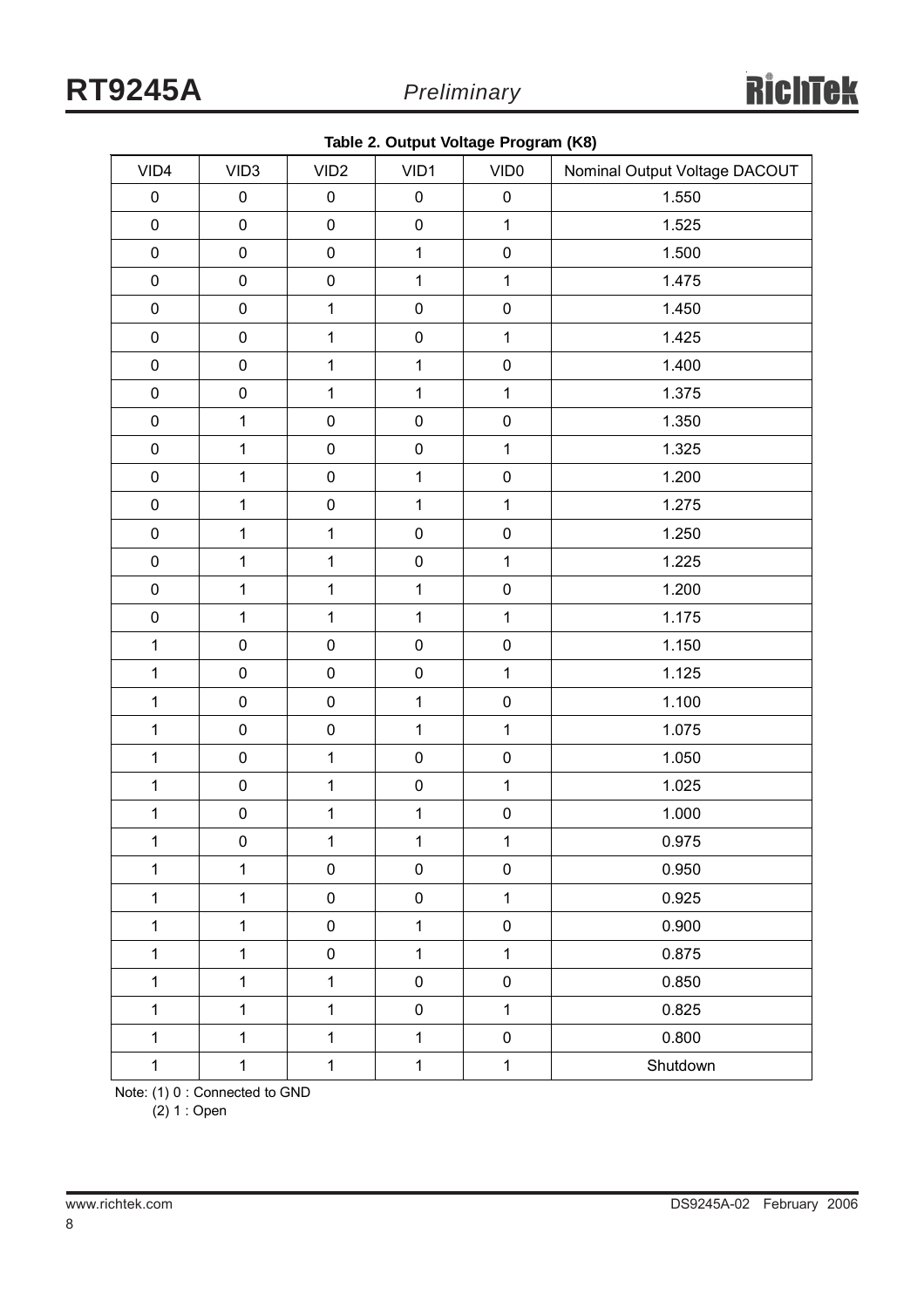# **Absolute Maximum Ratings** (Note 1)

| • Package Thermal Resistance                        |  |
|-----------------------------------------------------|--|
|                                                     |  |
|                                                     |  |
|                                                     |  |
|                                                     |  |
| • ESD Susceptibility (Note 2)                       |  |
|                                                     |  |
|                                                     |  |
| <b>Recommended Operating Conditions</b><br>(Note 3) |  |
|                                                     |  |
|                                                     |  |

<sup>z</sup> Junction Temperature Range--------------------------------------------------------------------------------- 0°C to 125°C

### **Electrical Characteristics**

( $V_{CC}$  = 5V, T<sub>A</sub> = 25 $\degree$ C, unless otherwise specified)

| <b>Parameter</b>                     |                    | <b>Symbol</b>            | <b>Test Conditions</b>         | Min                                           | <b>Typ</b>               | <b>Max</b>               | <b>Units</b>              |
|--------------------------------------|--------------------|--------------------------|--------------------------------|-----------------------------------------------|--------------------------|--------------------------|---------------------------|
| <b>V<sub>CC</sub> Supply Current</b> |                    |                          |                                |                                               |                          |                          |                           |
| <b>Nominal Supply Current</b>        |                    | $_{\text{loc}}$          | PWM 1,2,3,4 Open               | $\mathord{\hspace{1pt}\text{--}\hspace{1pt}}$ | 12                       | 16                       | mA                        |
| <b>Power-On Reset</b>                |                    |                          |                                |                                               |                          |                          |                           |
| <b>POR Threshold</b>                 |                    | <b>VCCRTH</b>            | V <sub>CC</sub> Rising         | 4.0                                           | 4.2                      | 4.5                      | $\vee$                    |
| <b>Hysteresis</b>                    |                    | <b>V<sub>CCHYS</sub></b> |                                | 0.2                                           | 0.5                      | $\overline{\phantom{a}}$ | $\vee$                    |
|                                      | Trip (Low to High) | <b>VDVDTP</b>            | Enable                         | 0.94                                          | 1.0                      | 1.06                     | $\vee$                    |
| V <sub>DVD</sub> Threshold           | <b>Hysteresis</b>  | <b>VDVDHYS</b>           |                                | --                                            | 50                       | $-$                      | mV                        |
| <b>Oscillator</b>                    |                    |                          |                                |                                               |                          |                          |                           |
| <b>Free Running Frequency</b>        |                    | f <sub>OSC</sub>         | $R_{\text{RT}} = 20k\Omega$    | 170                                           | 200                      | 230                      | kHz                       |
| Frequency Adjustable Range           |                    | fosc_ADJ                 |                                | 50                                            | $-$                      | 400                      | kHz                       |
| Ramp Amplitude                       |                    | $\Delta V$ OSC           | $R_{\text{RT}}$ = 20k $\Omega$ | --                                            | 1.9                      | $\overline{\phantom{a}}$ | V                         |
| Ramp Valley                          |                    | <b>V<sub>RV</sub></b>    |                                | 0.7                                           | 1.0                      |                          | $\vee$                    |
| Maximum Duty of Each Channel         |                    |                          |                                | 58                                            | 64                       | 70                       | $\%$                      |
| RT Pin Voltage                       |                    | <b>V<sub>RT</sub></b>    | $R_{\text{RT}}$ = 20k $\Omega$ | 0.9                                           | 1.0                      | 1.1                      | V                         |
| <b>Reference and DAC</b>             |                    |                          |                                |                                               |                          |                          |                           |
|                                      |                    |                          | $V_{DAC} \geq 1V$              | $-1$                                          | $-$                      | $+1$                     | $\%$                      |
| <b>DACOUT Voltage Accuracy</b>       |                    | $\Delta V_{\text{DAC}}$  | $V_{DAC}$ < 1V                 | $-10$                                         | $\overline{\phantom{a}}$ | $+10$                    | mV                        |
| DAC (VID0-VID125) Input Low          |                    |                          | <b>VRD 10.x</b>                | --                                            | $-$                      | 0.4                      | $\vee$                    |
|                                      |                    | <b>VILDAC</b>            | K <sub>8</sub>                 | $-$                                           | $\overline{a}$           | 0.8                      | $\vee$                    |
|                                      |                    |                          | <b>VRD 10.x</b>                | 0.8                                           | $\overline{\phantom{a}}$ | $\overline{a}$           | V                         |
| DAC (VID0-VID125) Input High         |                    | <b>VIHDAC</b>            | K <sub>8</sub>                 | 1.2                                           | $- -$                    |                          | $\vee$<br>To ho continuod |

*To be continued*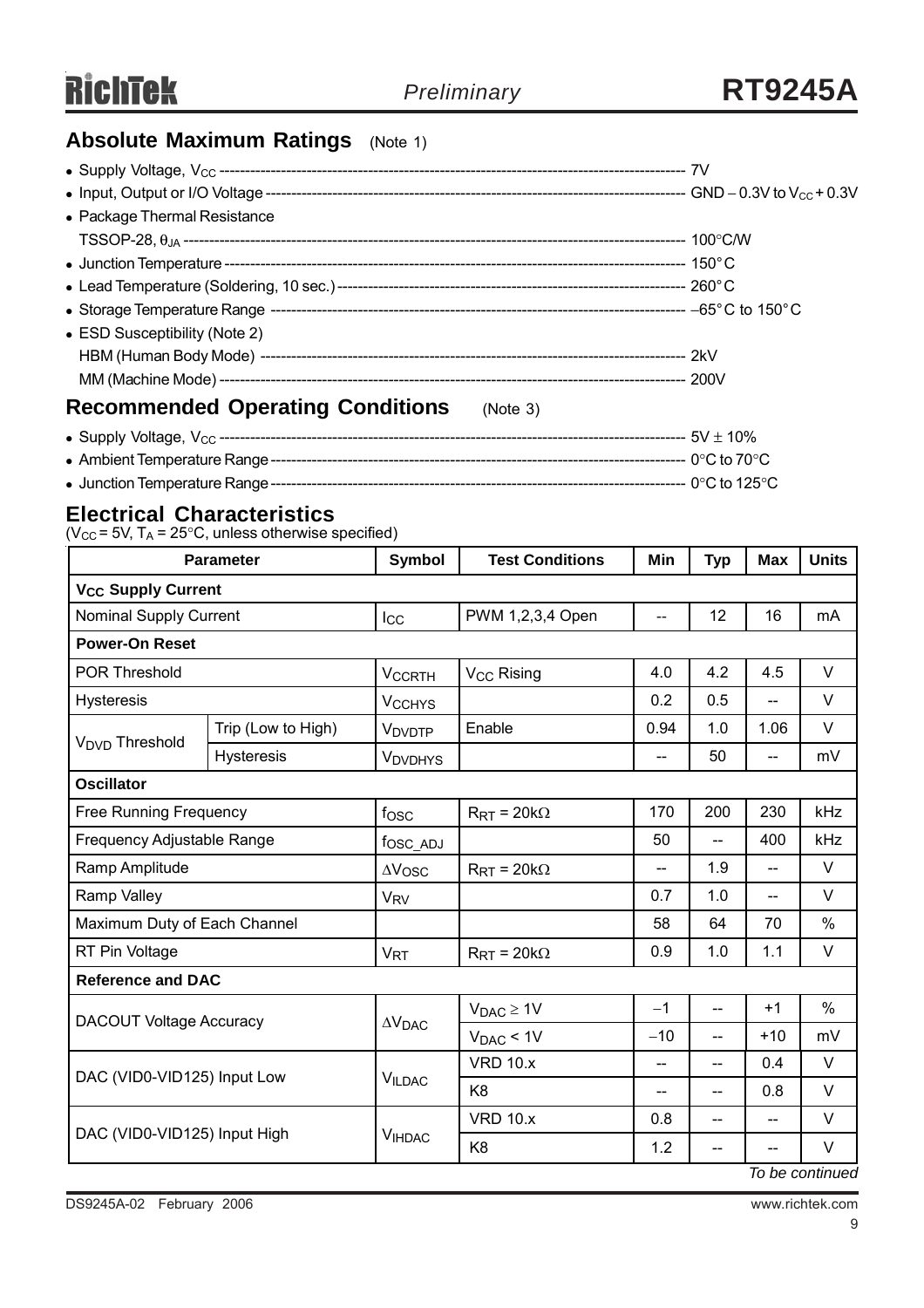**RT9245A** *Preliminary*

| <b>Parameter</b>                                        | Symbol              | <b>Test Conditions</b> | Min                                 | <b>Typ</b> | <b>Max</b>                            | <b>Units</b> |
|---------------------------------------------------------|---------------------|------------------------|-------------------------------------|------------|---------------------------------------|--------------|
| DAC (VID0-VID125) pull up resistor                      |                     |                        | 2.5                                 | 3.5        | 4.5                                   | $k\Omega$    |
|                                                         |                     | <b>VRD 10.x</b>        | $\hspace{0.05cm}$ $\hspace{0.05cm}$ | 1.2        | --                                    | $\vee$       |
| DAC Pull Up Voltage                                     |                     | K <sub>8</sub>         | --                                  | 2.1        | --                                    | $\vee$       |
| <b>VOSS Pin Voltage</b>                                 | V <sub>VOSS</sub>   | $RVOSS = 100k\Omega$   | 0.9                                 | 1.0        | 1.1                                   | $\vee$       |
| <b>Error Amplifier</b>                                  |                     |                        |                                     |            |                                       |              |
| DC Gain                                                 |                     |                        | --                                  | 60         | --                                    | dB           |
| Gain-Bandwidth Product                                  | <b>GBW</b>          |                        | --                                  | 10         | --                                    | <b>MHz</b>   |
| Slew Rate                                               | <b>SR</b>           | $COMP = 10pF$          | $-$                                 | 6          | $\hspace{0.05cm}$ – $\hspace{0.05cm}$ | $V/\mu s$    |
| <b>Current Sense GM Amplifier</b>                       |                     |                        |                                     |            |                                       |              |
| <b>CSN Full Scale Source Current</b>                    | <b>I</b> ISPFSS     |                        | 100                                 | $-$        | $-$                                   | μA           |
| <b>CSN Current for OCP</b>                              |                     |                        | 150                                 |            |                                       | $\mu$ A      |
| <b>Protection</b>                                       |                     |                        |                                     |            |                                       |              |
| Over-Voltage Trip (V <sub>FB</sub> - V <sub>DAC</sub> ) | $\Delta$ OVT        | $R_{ADJ} = 0\Omega$    | 320                                 | 400        | 450                                   | mV           |
| <b>IMAX Voltage</b>                                     | <b>VIMAX</b>        | $R_{IMAX} = 20k\Omega$ | 0.9                                 | 1.0        | 1.1                                   | $\vee$       |
| <b>Power Good</b>                                       |                     |                        |                                     |            |                                       |              |
| <b>Output Low Voltage</b>                               | V <sub>PGOODL</sub> | $I_{PGOOD} = 4mA$      | --                                  |            | 0.2                                   | $\vee$       |

**Note 1.** Stresses listed as the above "Absolute Maximum Ratings" may cause permanent damage to the device. These are for stress ratings. Functional operation of the device at these or any other conditions beyond those indicated in the operational sections of the specifications is not implied. Exposure to absolute maximum rating conditions for extended periods may remain possibility to affect device reliability.

**Note 2.** Devices are ESD sensitive. Handling precaution recommended.

**Note 3.** The device is not guaranteed to function outside its operating conditions.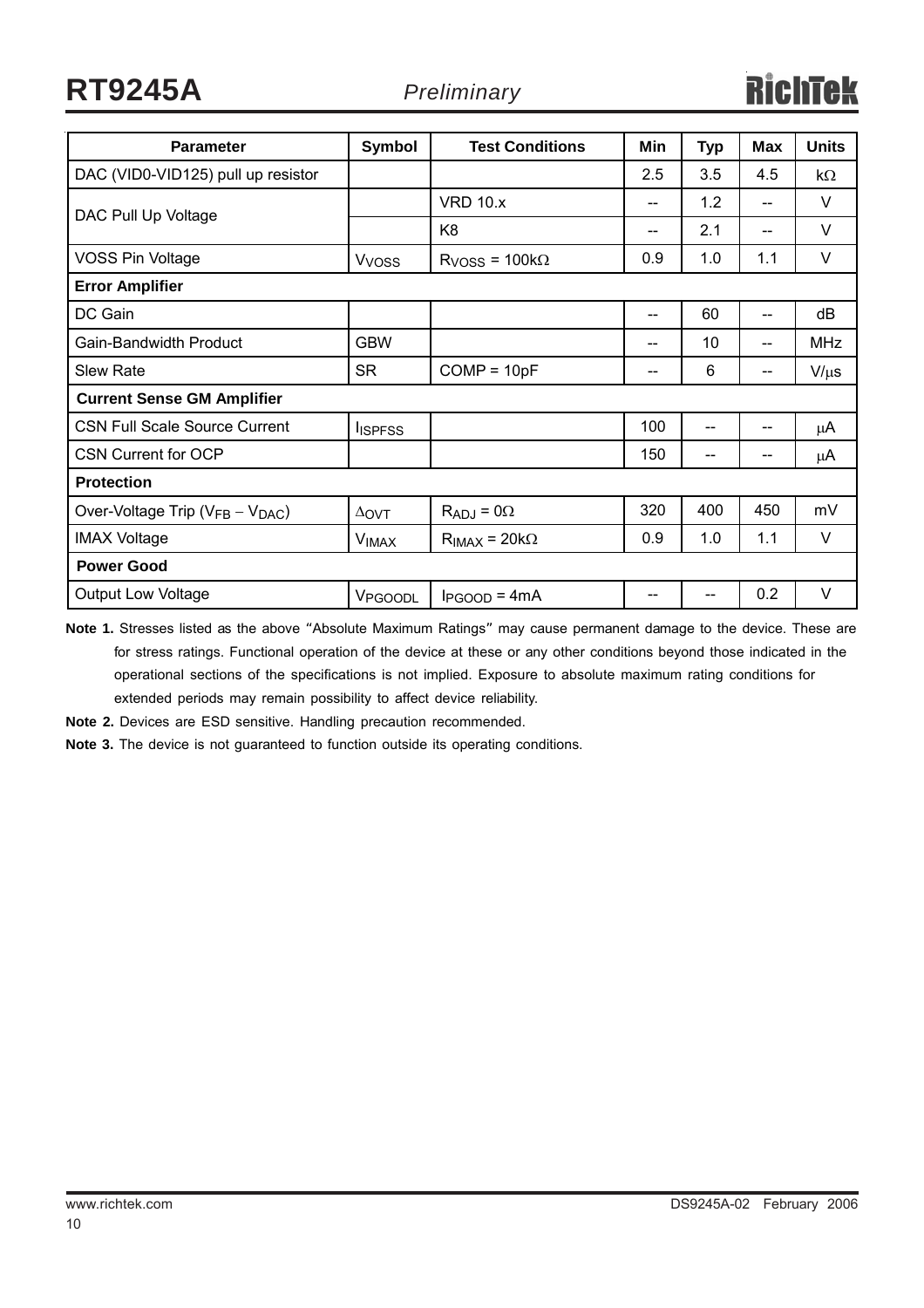# **Typical Operating Characteristics**





Time (25ms/Div)









Time (2.5μs/Div)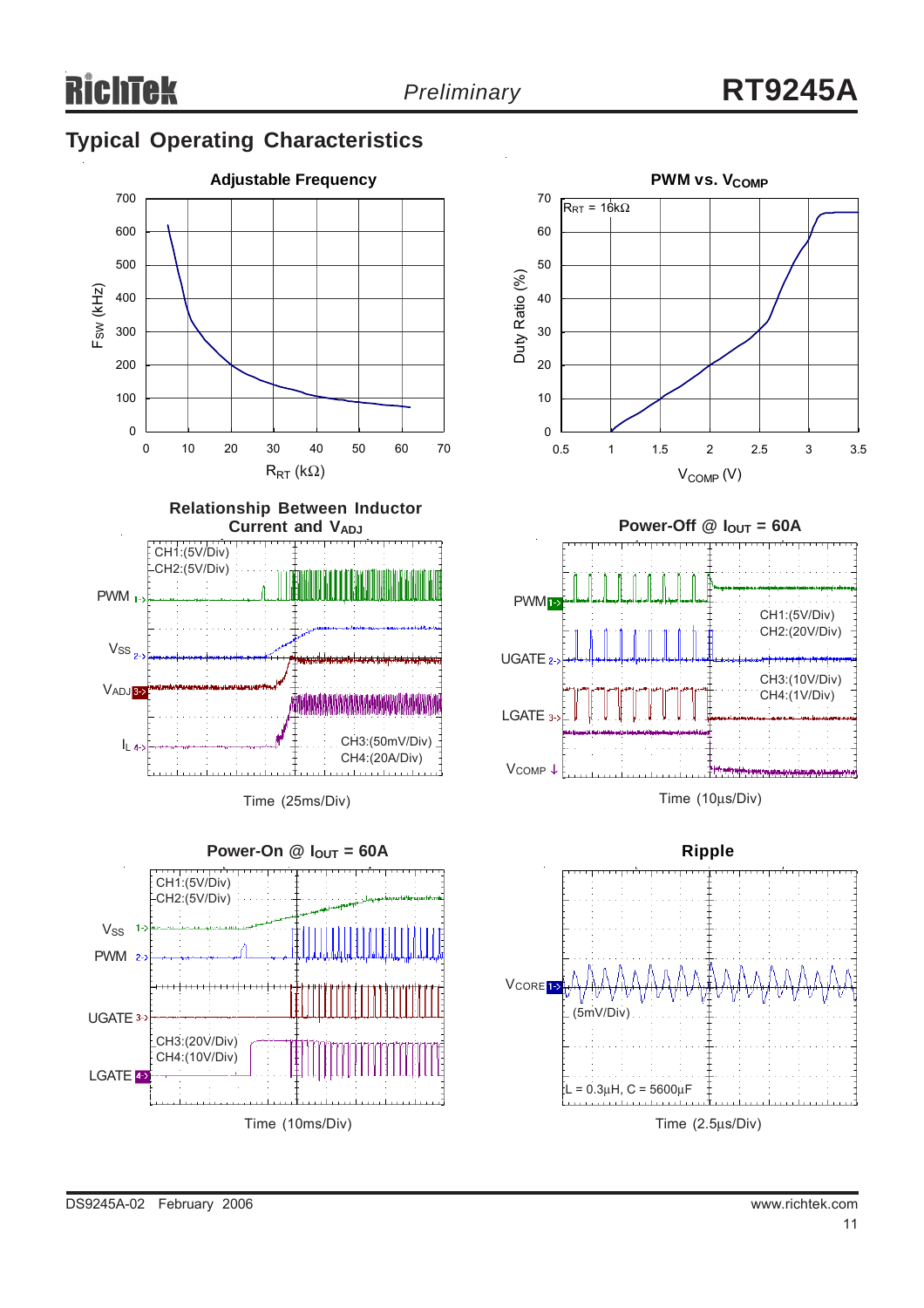





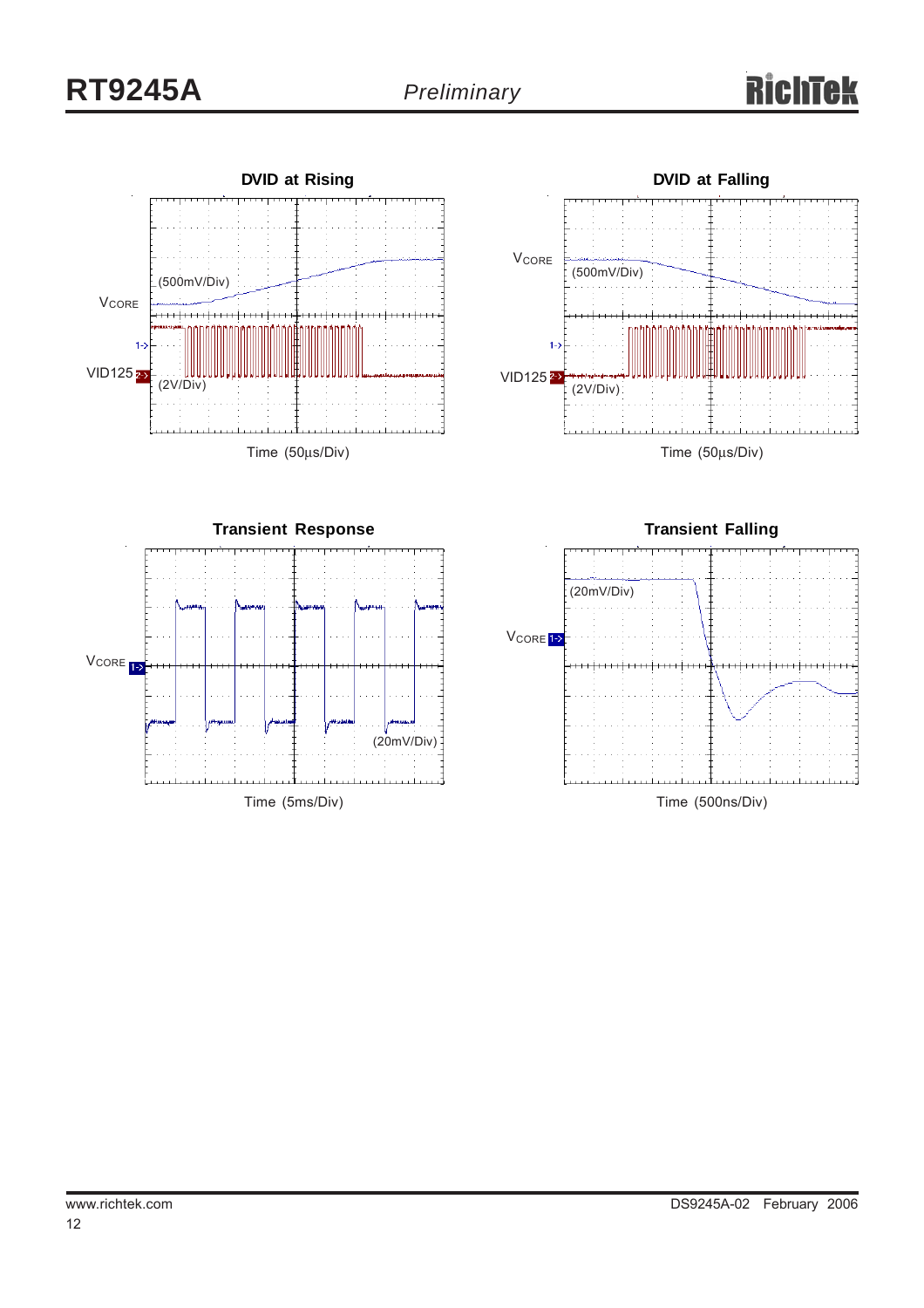# **Application Information**

RT9245A is a multi-phase DC/DC controller that precisely regulates CPU core voltage and balances the current of different power channels. The converter consisting of RT9245A and its companion MOSFET driver RT9619 provides high quality CPU power and all protection functions to meet the requirement of modern VRM.

#### **Voltage Control**

RT9245A senses the CPU  $V_{\text{CORE}}$  by SGND pin to sense the return of CPU to minimize the voltage drop on PCB trace at heavy load. OVP is sensed at FB pin. The internal high accuracy VID DAC provides the reference voltage for VRD10.x compliance. Control loop consists of error amplifier, multi-phase pulse width modulator, driver and power components. As conventional voltage mode PWM controller, the output voltage is locked at the  $V_{REF}$  of error amplifier and the error signal is used as the control signal of pulse width modulator. The PWM signals of different channels are generated by comparison of EA output and split-phase sawtooth wave. Power stage transforms VIN to output by PWM signal on-time ratio.

#### **Current Balance**

RT9245A senses the inductor current via inductor's DCR for channel current balance and droop tuning. The differential sensing GM amplifier converts the voltage on the sense component (can be a sense resistor or the DCR of the inductor) to current signal into internal balance circuit.

The current balance circuit sums and averages the current signals and then produces the balancing signals injected to pulse width modulator. If the current of some power channel is larger than average, the balancing signal reduces that channels pulse width to keep current balance. The use of single GM amplifier via time sharing technique to sense all inductor currents can reduce the offset errors and linearity variation between GMs. Thus it can greatly improve signal processing especially when dealing with such small signal as voltage drop across DCR.

#### **Droop & Load Line Setting**

RT9245A injects averaged current  $\overline{I_{\rm X}}$  into the resistor  $R_{\rm ADJ}$ connected to ADJ pin to generate a load-currentdependent voltage R<sub>ADJ</sub> for droop setting :

$$
V_{ADJ} = 8 \times \overline{Ix} \times R_{ADJ}
$$

VADJ is then subtracted from VID\_DAC output as the real reference voltage at non-inverting input of the error amplifier as shown if Figure 1. Consequently, load line slope is calculated as :

$$
Load Line = \frac{\Delta V_{CORE}}{\Delta I_{CORE}} = \frac{8 \times R_{ADJ} \times DCR}{N \times R_{CSN}}
$$

where N is the phase number of operation.



Figure 1. Load Line and Offset Function

#### **Fault Detection**

The chip detects FB for over voltage and power good detection. The "hiccup mode" operation of over current protection is adopted to reduce the short circuit current. The in-rush current at the start up is suppressed by the soft start circuit through clamping the pulse width and output voltage.

#### **Phase Setting and Converter Start Up**

RT9245A interfaces with companion MOSFET drivers (like RT9619, RT9607 series) for correct converter initialization. The tri-state PWM output (high, low and high impedance) senses its interface voltage when IC POR acts (both VCC and DVD trip). The channel is enabled if the pin voltage is 1.2V less than VCC. Tie the PWM to VCC and the corresponding current sense pins to GND or left float if the channel is unused. For example, for 3-Channel application, connect PWM4 high.

#### **Current Sensing Setting**

RT9245A senses the current flowing through inductor via its DCR for channel current balance and droop tuning.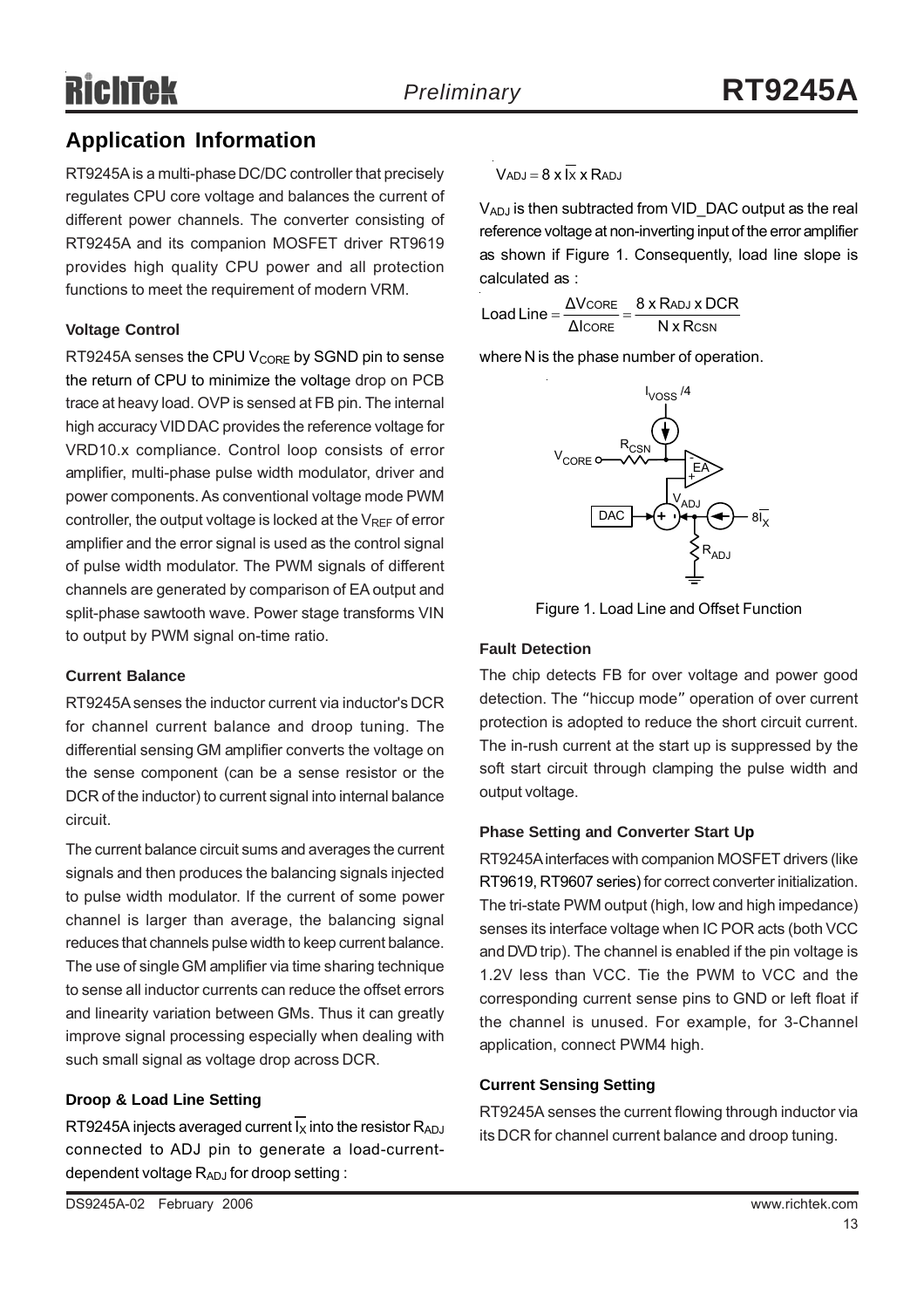The differential sensing GM amplifier converts the voltage on the sense component (can be a sense resistor or the DCR of the inductor) to current signal into internal circuit (see Figure 2).



Figure 2. Current Sense Circuit

Figure 3 is the test circuit for GM. We apply test signal at GM inputs and observe its signal process output at ADJ pin. Figure 4 shows the variation of signal processing of all channels. We observe zero offsets and good linearity between phases.



Figure 3. The Test Circuit of GM



Figure 5 shows the time sharing technique of GM amplifier. We apply test signal at phase 4 and observe the waveforms at both pins of GM amplifier. The waveforms show time sharing mechanism and the perfomance of GM to hold both input pins equal when the shared time is on.



Time (1μs/Div)

#### Figure 5

#### **Over Current Protection**

RT9245A uses an external resistor R<sub>IMAX</sub> to set a programmable over current trip point. OCP comparator compares each inductor current with this reference current. RT9245A uses hiccup mode to eliminate fault detection of OCP or reduce output current when output is shorted to ground.

$$
\frac{1}{2} \times \frac{V_{IMAX}}{R_{IMAX}} \Leftrightarrow \frac{1}{3} \times \frac{I_{L} \times DCR}{R_{CSN}}
$$



Figure 6. Over Current Comparator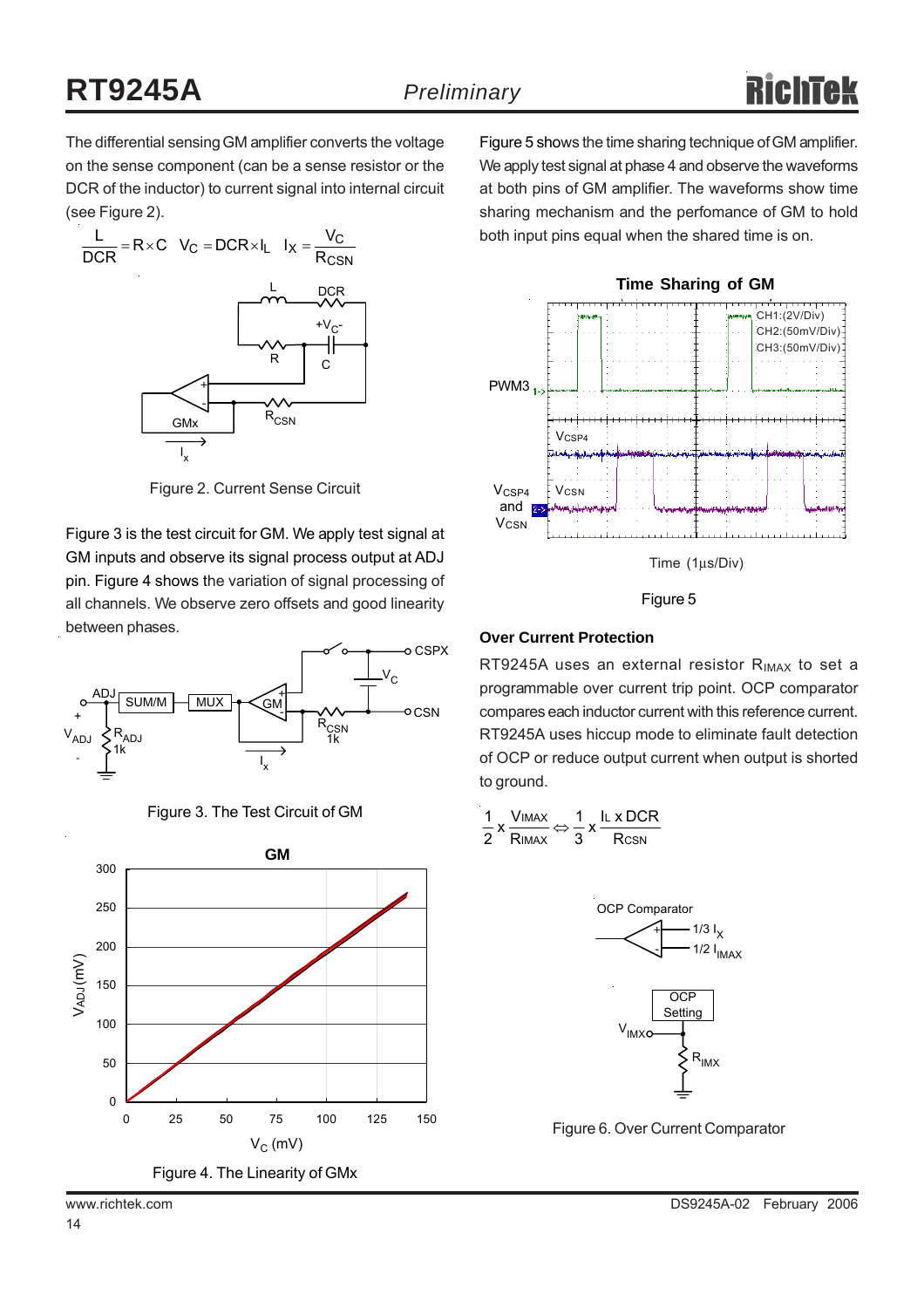





Figure 8. Over Current Protection at steady state

#### **Current Ratio Setting**



Figure 9. Application circuit for current ratio setting

For some case with preferable current ratio instead of current balance, the corresponding technique is provided. Due to different physical environment of each channel, it is necessary to slightly adjust current loading between channels. Figure 9 shows the application circuit of GM for current ratio requirement. Applying KVL along L+DCR branch and R1+C//R2 branch :

$$
L\frac{dl_L}{dt} + DCR \times l_L = R_1(\frac{V_C}{R_2} + C\frac{dV_C}{dt}) + V_C
$$
  
= R\_1C\frac{dV\_C}{dt} + \frac{R\_1 + R\_2}{R\_2}V\_C  
For V\_C = \frac{R\_2}{R\_1 + R\_2} DCR \times l\_L

Look for its corresponding conditions :

$$
L\frac{dl_L}{dt} + DCR \times I_L = (R1//R2) \times C \times DCR \times \frac{dl_L}{dt} + DCR \times I_L
$$
  
Let 
$$
\frac{L}{DCR} = (R1//R2) \times C
$$
  
Thus if 
$$
\frac{L}{DCR} = (R1//R2) \times C
$$
  
Then 
$$
V_C = \frac{R2}{R1+R2} \times DCR \times I_L
$$

With internal current balance function, this phase would share  $(R_1+R_2)/R_2$  times current than other phases. Figure 10 & 11 show different settings for the power stages. Figure 12 shows the performance of current ratio compared with conventional current balance function in Figure 13.



Figure 10. GM4 Setting for current ratio function



Figure 11. GM1~3 Setting for current ratio function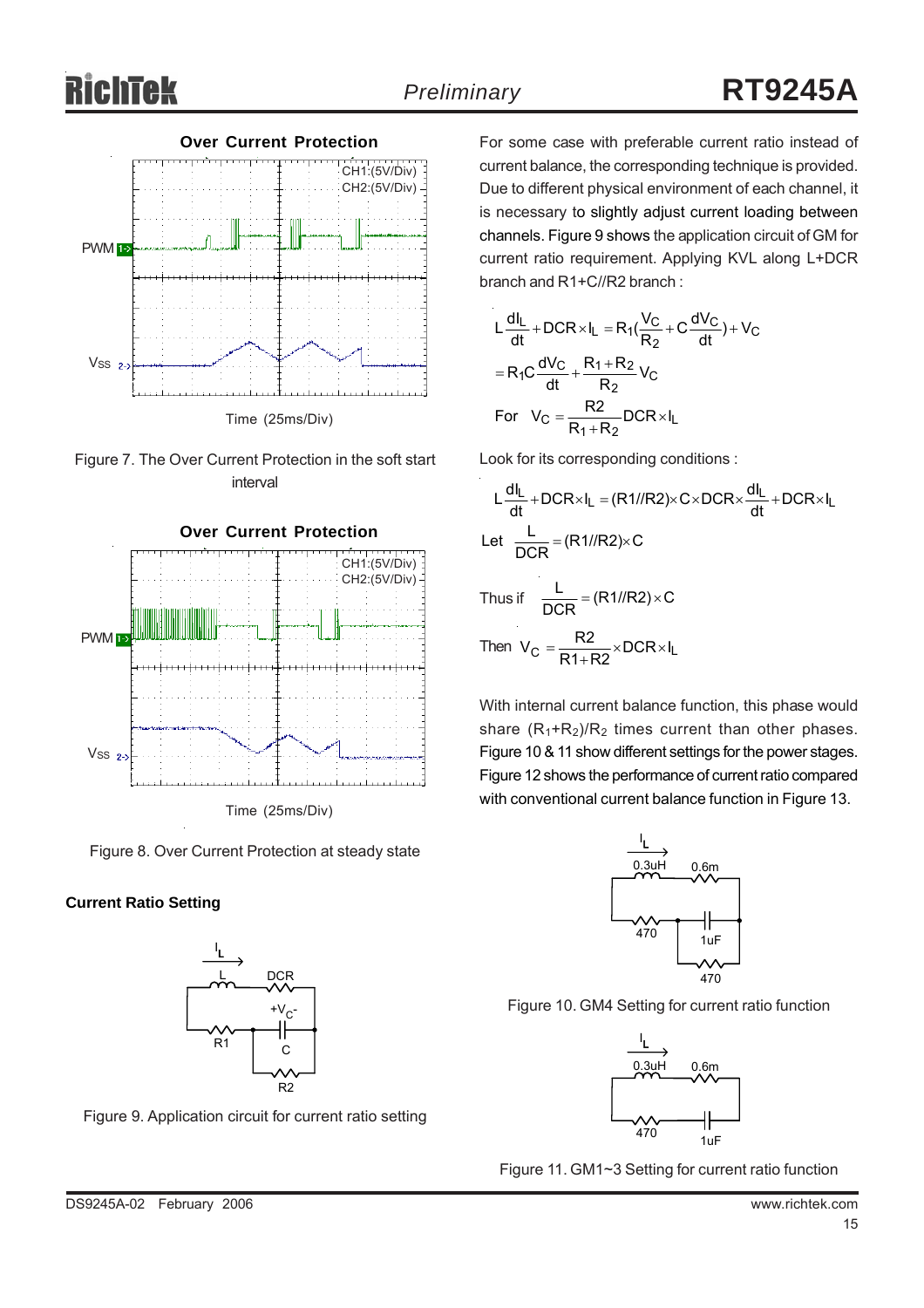





#### **Dead Zone Elimination**

RT9245A samples and holds inductor current at 50% period by time-sharing sourcing a current  $I_X$  to R<sub>CSN</sub>. At light load condition when inductor current is not balance, voltage  $V_X$  across the sensing capacitor would be negative. It needs a negative  $I_X$  to sense the voltage. However, RT9245A CANNOT provide a negative  $I_X$  and consequently cannot sense negative inductor current. This results in dead zone of load line performance as shown in Figure 14. Therefore a technique as shown in Figure 15 is required to eliminate the dead zone of load line at light load condition.



Figure 15. Application circuit of GM

Referring to Figure 15,  $I_X$  is expressed as :

$$
lx = \frac{V_{OUT}}{Rcsnz} + \frac{Itx_{50\%} \times Rtx}{Rcsnz} + \frac{Itx_{50\%} \times Rtx}{Rcsnz}
$$
 (1)

where  $I_{LX}$  <sub>50%</sub> is the of inductor current at 50% period. To make sure RT9245A could sense the inductor current, right hand side of Equation (1) should always be positive:

$$
\frac{V_{OUT}}{R_{CSN2}} + \frac{Lx_{50\%} \times R_{LX}}{R_{CSN2}} + \frac{Lx_{50\%} \times R_{LX}}{R_{CSN}} \ge 0
$$
 (2)

Since  $R_{CSN2}$  >>  $R_{CSN}$  in practical application, Equation (2) could be simplified as :

$$
\frac{V\text{OUT}}{R\text{CSN2}}\!\geq\!\left|\!\frac{I\text{LX\_50\%}\times R\text{LX}}{R\text{CSN}}\!\right|
$$

Figure 14 shows that dead zone of load line at light load is eliminated by applying this technique.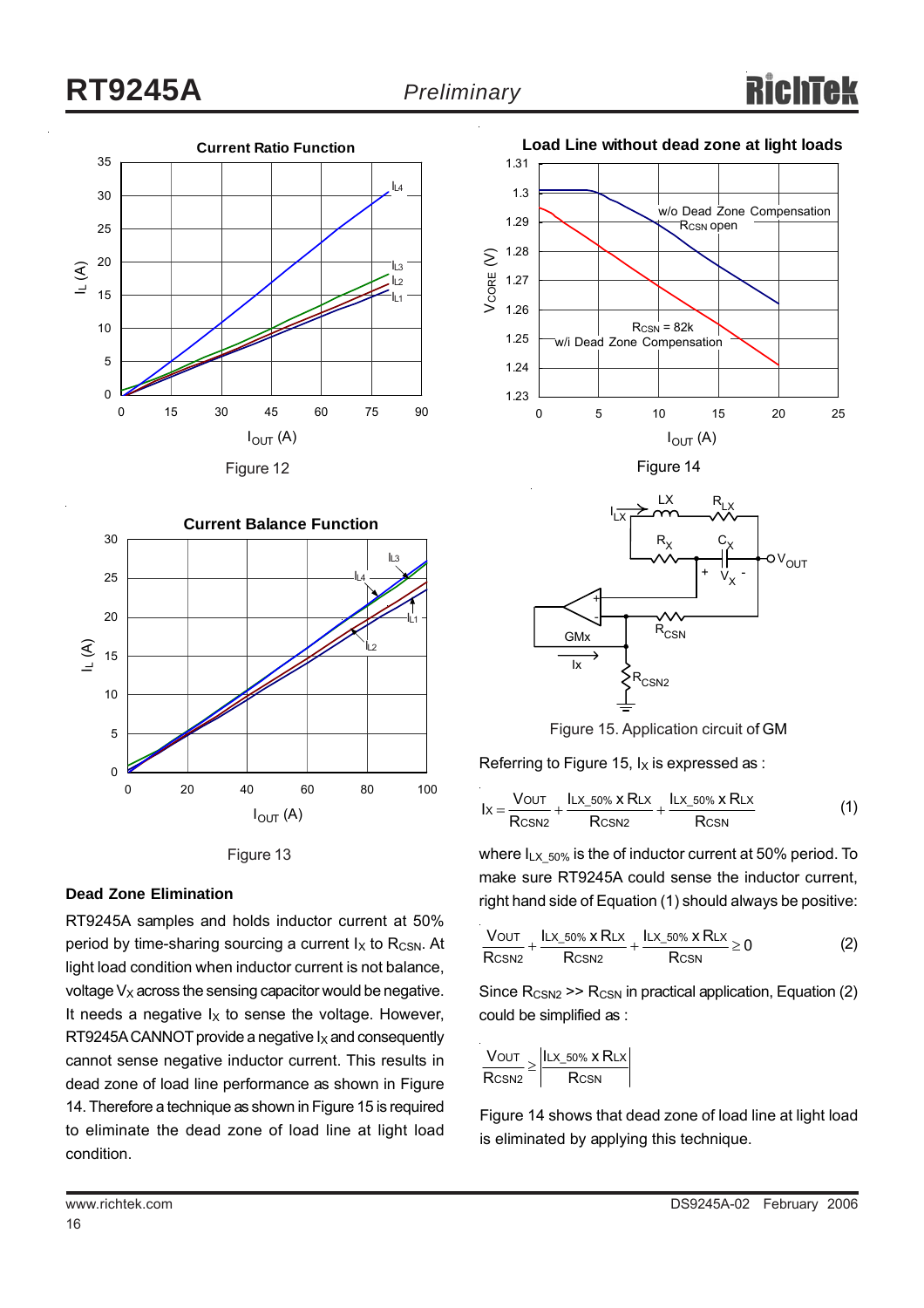### **VID on the Fly**

With external pull up resistors tied to VID pins, RT9245A converters different VID codes from CPU into output voltage. Figure 16 and Figure 17 show the waveforms of VID on the fly function.







Time (25μs/Div)

Figure 17



Figure 18. Offset Setting

#### **Output Voltage Offset Function**

To meet Intel® requirement of initial offset of load line, RT9245A provides programmable initial offset function. External resistor  $R<sub>VOSS</sub>$  and voltage source at VOSS pin generate offset current  $V_{VOSS} = \frac{\tilde{V}_{VOSS}}{R_{VOSS}}$ 

, where  $V<sub>VOS</sub>$  is 1V typical. One quarter of  $V<sub>OSS</sub>$  flows through RB1 as shown in Figure 18. Error amplifier would hold the inverting pin equal to  $V_{\text{DAC}}$  -  $V_{\text{AD,I}}$ . Thus output voltage is subtracted from  $V_{DAC}$  -  $V_{ADJ}$  for a constant offset voltage.

$$
V_{\text{CORE}} = V_{\text{DAC}} - V_{\text{ADI}} - \frac{R_{\text{FB1}}}{4 \times R_{\text{VOSS}}}
$$

A positive output voltage offset is possible by connecting R<sub>VOSS</sub> to VDD instead of to GND. Please note that when R<sub>VOSS</sub> is connected to VDD,  $V_{VOSS}$  is  $V_{DD} - 2V$  typically and half of  $I_{VOSS}$  flows through  $R_{FB1}$ .  $V_{CORE}$  is rewritten as:

$$
V_{CORE} = V_{DAC} - V_{ADJ} + \frac{R_{FB1}}{R \text{voss}}
$$



# **Load Line Setting and Thermal Compensation**

 $V_{ADJ}$  = 8 x AVG( $I_X$ ) x R<sub>ADJ</sub>

 $V<sub>OUT</sub> = V<sub>DAC</sub> - V<sub>ADJ</sub>$ 

 $AVG(I_X)$  is a PTC current. By properly use an NTC resistor at ADJ. Load line can be thermally compensated.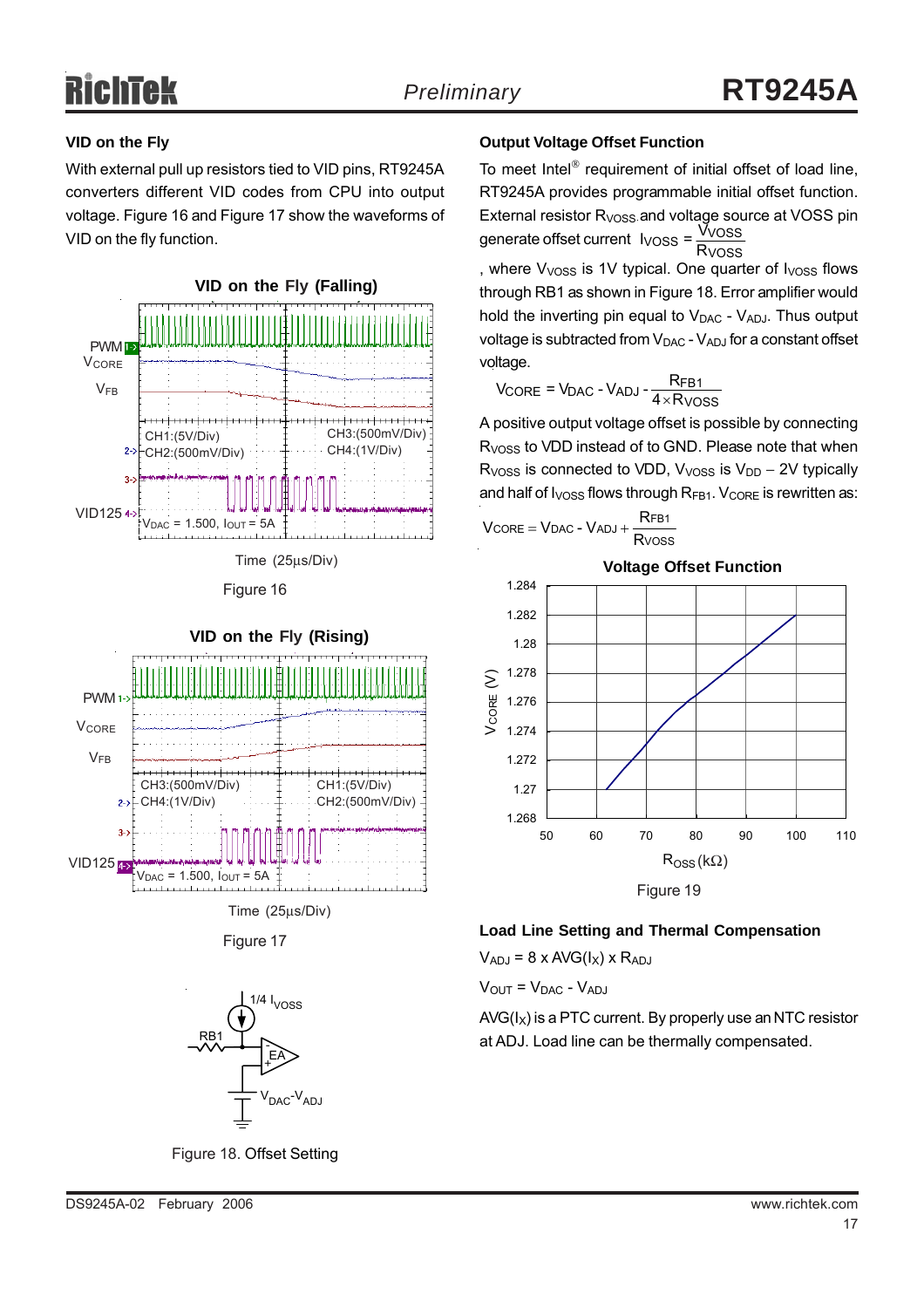V1

#### **PGOOD Function**

During start-up, RT9245A will detect  $5V_{CC}$  and  $12V_{IN}$ (through DVD pin). In Figure 21,  $5V_{CC}$  or  $12V_{IN}$  is not ready during T1.  $V_{(SS)}$  (in Figure 20) is pulled to GND by FAULT.  $V_{(FAP)}$  is also equal to GND.  $V_{(FB)}$  and  $V_{\text{OUT}}$  will try to follow  $V_{(EAP)}$  thus both  $V_{(FB)}$  and  $V_{OUT}$  are equal to GND during T1. During T2, both  $5V_{CC}$  and  $12V_{IN}$  are ready,  $FAULT = low$ , OPSS starts charging up  $C_{SS}$ . In the design of RT9245A, I<sub>SS</sub> (the maximal current sink and source capability of OPSS) is limited and time-variant. During T2  $(V1 = 0.4V > V_{(SS)} > 0)$ ,  $I_{SS}(T2)$  is equal to about 10uA.

$$
T2 = Css \times \frac{V1}{Iss(T2)} \approx 4x10^4 \times Css
$$

After  $V_{(SS)}$  > V1, I<sub>SS</sub> changes to about 20uA. The rising speed of  $V_{(SS)}$  becomes about 2 times faster than in T1. In Figure 20, MOSFET N1 will turn on only if  $V_{(SS)}$  >  $V_{TH-N1}$ (threshold voltage of N1)  $\approx$  0.7V = V2. Before N1 turns on, V(EAP) is still 0V.

$$
T3 = Css \times \frac{(V2 - V1)}{\text{lss}(\text{r3})} \approx 1.5 \times 10^4 \times Css
$$

After  $V_{(SS)}$  > V2, MOSFET N1 turns on,  $V_{(EAP)}$  starts rising.  $I_{SS}(T4)$  is still equal to about 20uA.  $V_{(SS, EAP)}$  is equal to  $V_{TH,N1}$ . Due to the body effect of MOSFET N1,  $V_{TH,N1}$ increases with higher  $V_{(FAP)}$ . For example, if  $V_{\text{OUT}}$  target is 1.4V,  $V_{(SS, EAP)}$  will be equal to about 0.7V at the beginning of T4 and equal to about 1.1V at the end of T4.

$$
T4 = Css \; x \; \frac{(V4-V2)}{lss(\text{ta})} \cong 9x10^4 \; x \; Css
$$

At the end of T4,  $V_{\text{OUT}}$  is very close to the target (within the range of ±40mV). An internal 1ms timer starts. After about 1ms(T5), The open-drain output PGOOD releases.

After PGOOD releases, I<sub>SS</sub>(T6) becomes about 320uA to accelerate OPSS. RT9245A enters normal operation mode and is capable to follow VID on the fly.

When any of the fault conditions happens,  $V_{(SS)}$  and PGOOD will be pulled low immediately. If the fault condition is one of 5V<sub>CC</sub> low, DVD low, OC or VID\_OFF, RT9245A will try to turn off both high side MOSFET and low side MOSFET.  $V_{\text{OUT}}$  will fall slowly to avoid negative  $V_{\text{OUT}}$ . The typical waveform is shown in Figure 22.

If the fault condition is OV,  $V_{(SS)}$  and PGOOD will be pulled low immediately also. RT9245A will try to turn on low side MOSFET and turn off high side MOSFET.  $V_{OUT}$  will fall quickly to protect CPU from high voltage. The typical waveform is shown in Figure 23.



VID\_OFF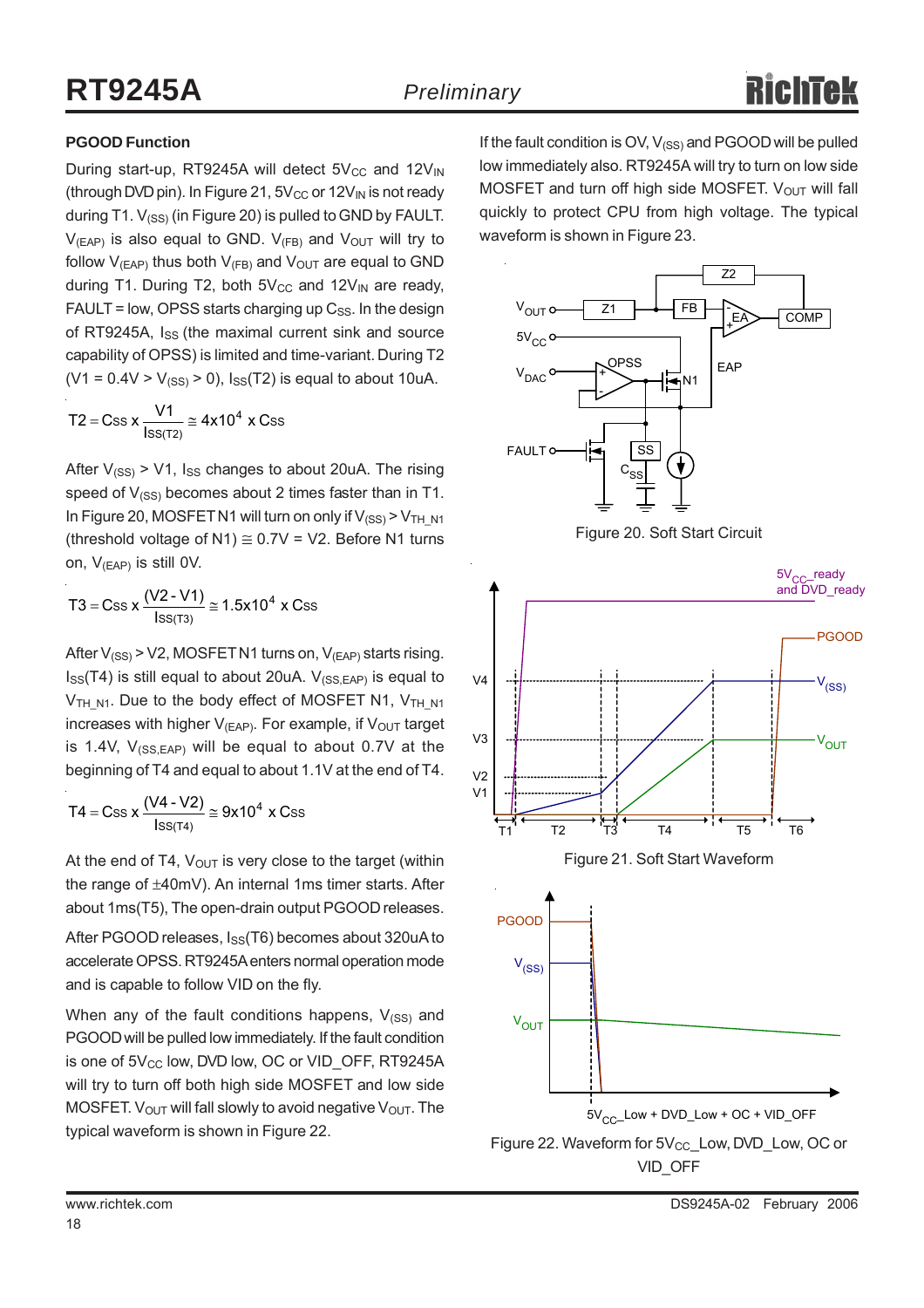

Figure 23. Waveform for OV

#### **Error Amplifier Characteristic**

For fast response of converter to meet stringent output current transient response, RT9245A provides large slew rate capability and high gain-bandwidth performance.



Time (250ns/Div)





Time (250ns/Div)

Figure 25. EA Falling Transient with 10pF Loading; Slew Rate = 8V/us



Figure 26. Gain-Bandwidth Measurement by signal A divided by signal B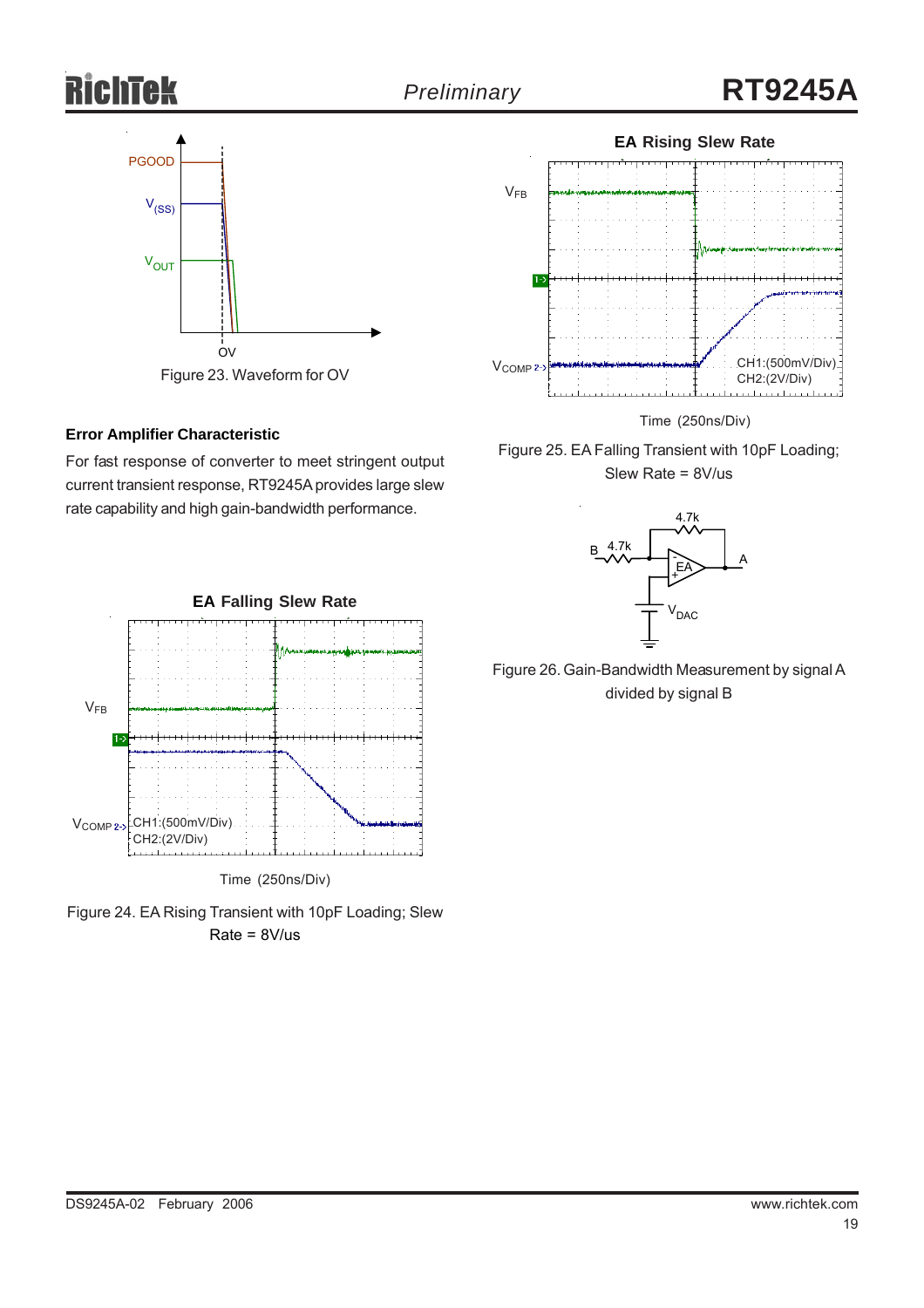



#### **Design Procedure Suggestion**

#### **PCB Layout**

- a.Output filter pole and zero (Inductor, output capacitor value & ESR).
- b.Error amplifier compensation & sawtooth wave amplitude (compensation network).
- $c$ . Kelvin sense for  $V_{\text{CORE}}$ .

#### **Current Loop Setting**

- a.GM amplifier S/H current (current sense component DCR, CSN pin external resistor value).
- b. Over-current protection trip point (R<sub>IMAX</sub> resistor).

#### **VRM Load Line Setting**

- a.Droop amplitude (ADJ pin resistor).
- $b$ . No load offset ( $R_{CSN2}$ )
- c.DAC offset voltage setting (VOSS pin & compen- sation network resistor RB1).

#### **Power Sequence & SS**

DVD pin external resistor and SS pin capacitor.

b.Refer to layout guide for other items. **Voltage Loop Setting Design Example Given :** Apply for four phase converter  $V_{IN}$  = 12V  $V_{\text{CORE}} = 1.4V$ 

a.Kelvin sense for current sense GM amplifier input.

 $I_{\text{LOAD}}$  = 30A to 125A

 $V_{DROOP}$  = 95mV with load (1m $\Omega$  Load Line)

OCP trip point set at 40A for each channel (S/H)

DCR = 1m $\Omega$  of inductor at 25°C

 $L = 0.3\mu H$ 

 $C_{\text{OUT}}$  = 5600µF with 1m $\Omega$  equivalent ESR.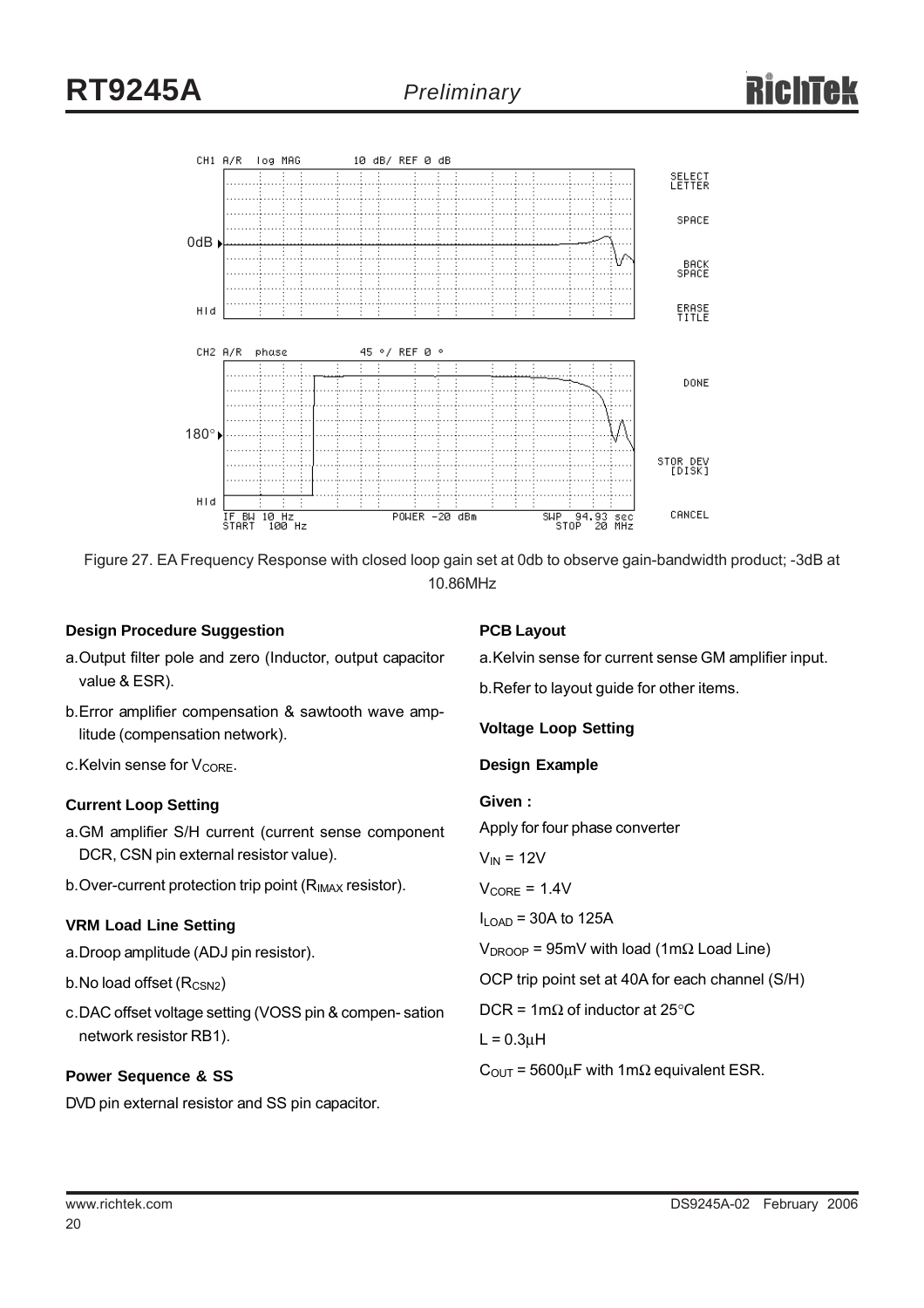#### **1. Compensation Setting**

a. Modulator Gain, Pole and Zero :

From the following formula:

Modulator Gain =  $V_{\text{IN}}/V_{\text{RAMP}}$  = 12/1.9 = 6.3 (i.e 16dB)

where  $V_{\text{RAMP}}$ : Ramp amplitude of saw-tooth wave

LC Filter Pole = 3.88kHz and

ESR Zero = 28kHz

b. EA Compensation Network :

Select RB1 = 1.5k, RB2 = 15k, C1 = 2.7nF, C2 = 5.6pF, C3 = 680pF and use the Type 3 compensation scheme shown in Figure 28. By calculation.



Figure 28. Type 3 compensation network of EA

The over all loop gain with load is shown in Figure 29 to Figure 31.

#### **3. Over-Current Protection Setting**

Consider the temperature coefficient of copper 3900ppm/°C,

$$
\frac{1}{2} \times \frac{V_{IMAX}}{R_{IMAX}} \Leftrightarrow \frac{1}{3} \times \frac{I_L \times DCR}{R_{CSN}}
$$

$$
\frac{1}{2} \times \frac{1V}{R_{IMAX}} \Leftrightarrow \frac{1}{3} \times \frac{40A \times 1.39m\Omega}{330\Omega}
$$

 $\Rightarrow$  R<sub>IMAX</sub> = 8.9kΩ

#### **4. Soft-Start Capacitor Selection**

For most application cases, 0.1μF is a good engineering value.



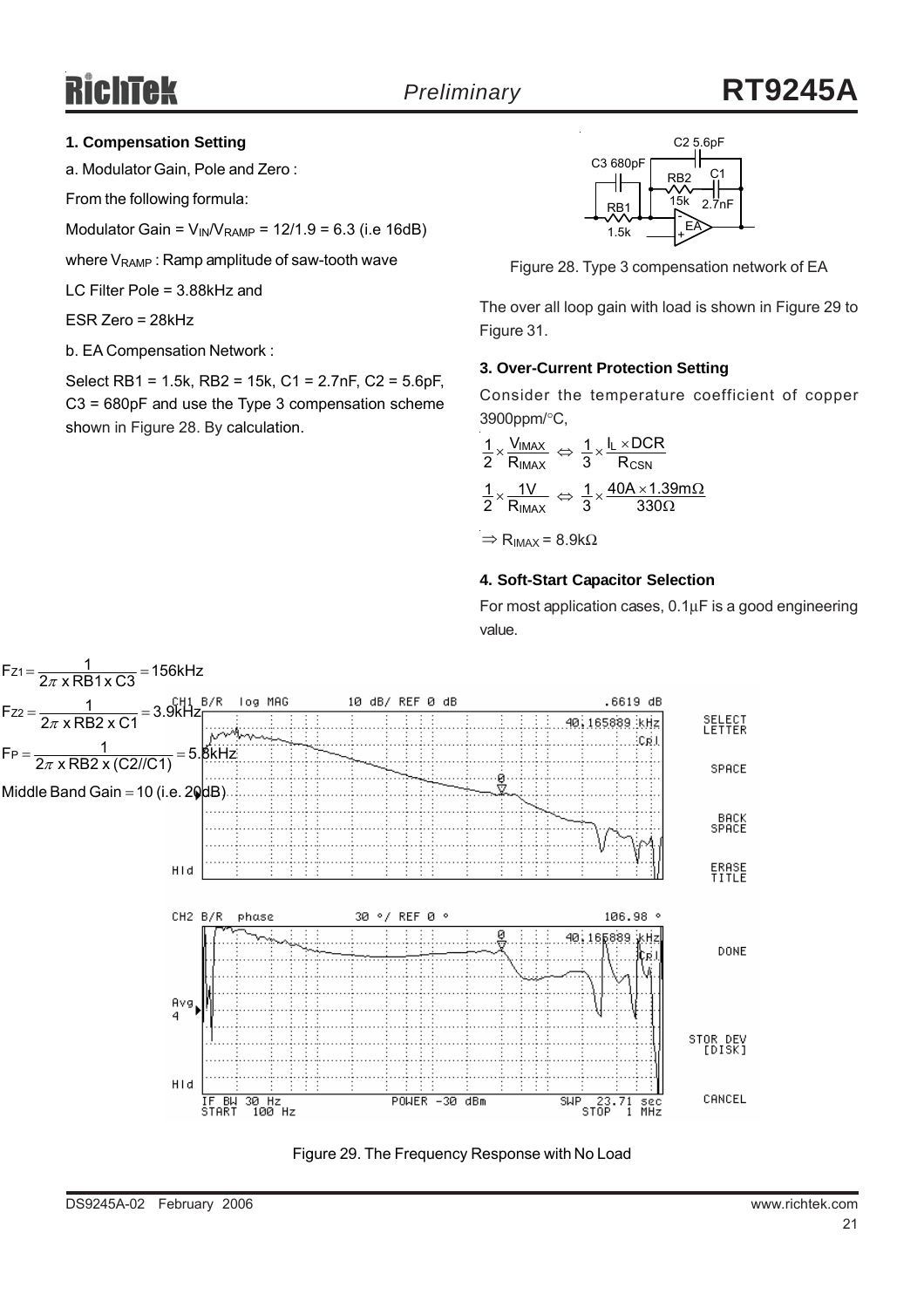

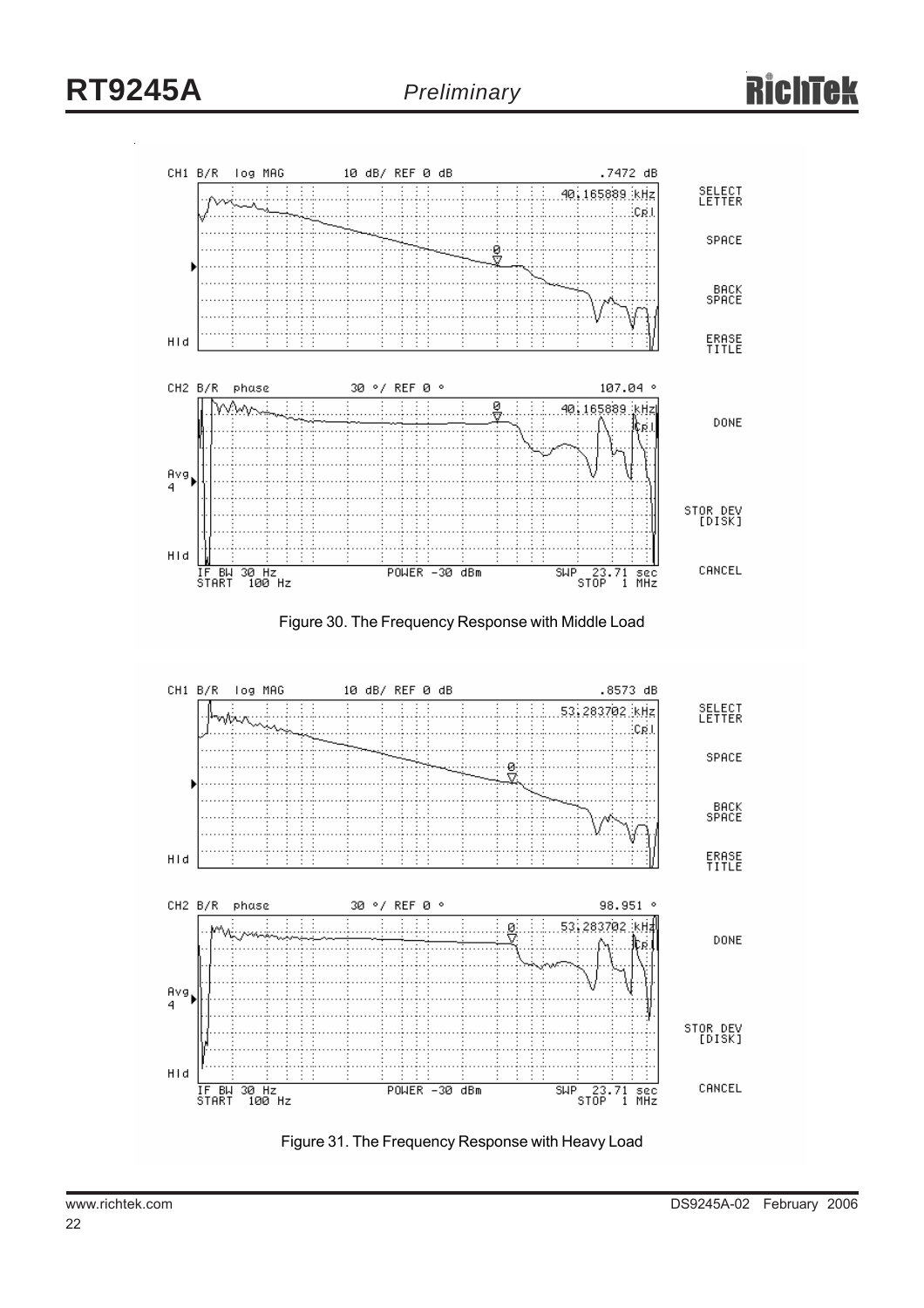# Richtek

# **Layout Guide**

Place the high-power switching components first, and separate them from sensitive nodes.

- **1. Most critical path: the current sense circuit is the most sensitive part of the converter. The current sense resistors tied to CSP1,2,3,4 and CSN should be located not more than 0.5 inch from the IC and away from the noise switching nodes. The PCB trace of sense nodes should be parallel and as short as possible.**
- 2. Switching ripple current path:
	- a. Input capacitor to high side MOSFET.
	- b. Low side MOSFET to output capacitor.
	- c. The return path of input and output capacitor.
	- d. Separate the power and signal GND.
	- e. The switching nodes (the connection node of high/low side MOSFET and inductor) is the most noisy points. Keep them away from sensitive small-signal node.
	- f. Reduce parasitic R, L by minimum length, enough copper thickness and avoiding of via.
- 3. MOSFET driver should be closed to MOSFET.
- 4. The compensation, bypass and other function setting components should be near the IC and away from the noisy power path.



Figure 32. Power Stage Ripple Current Path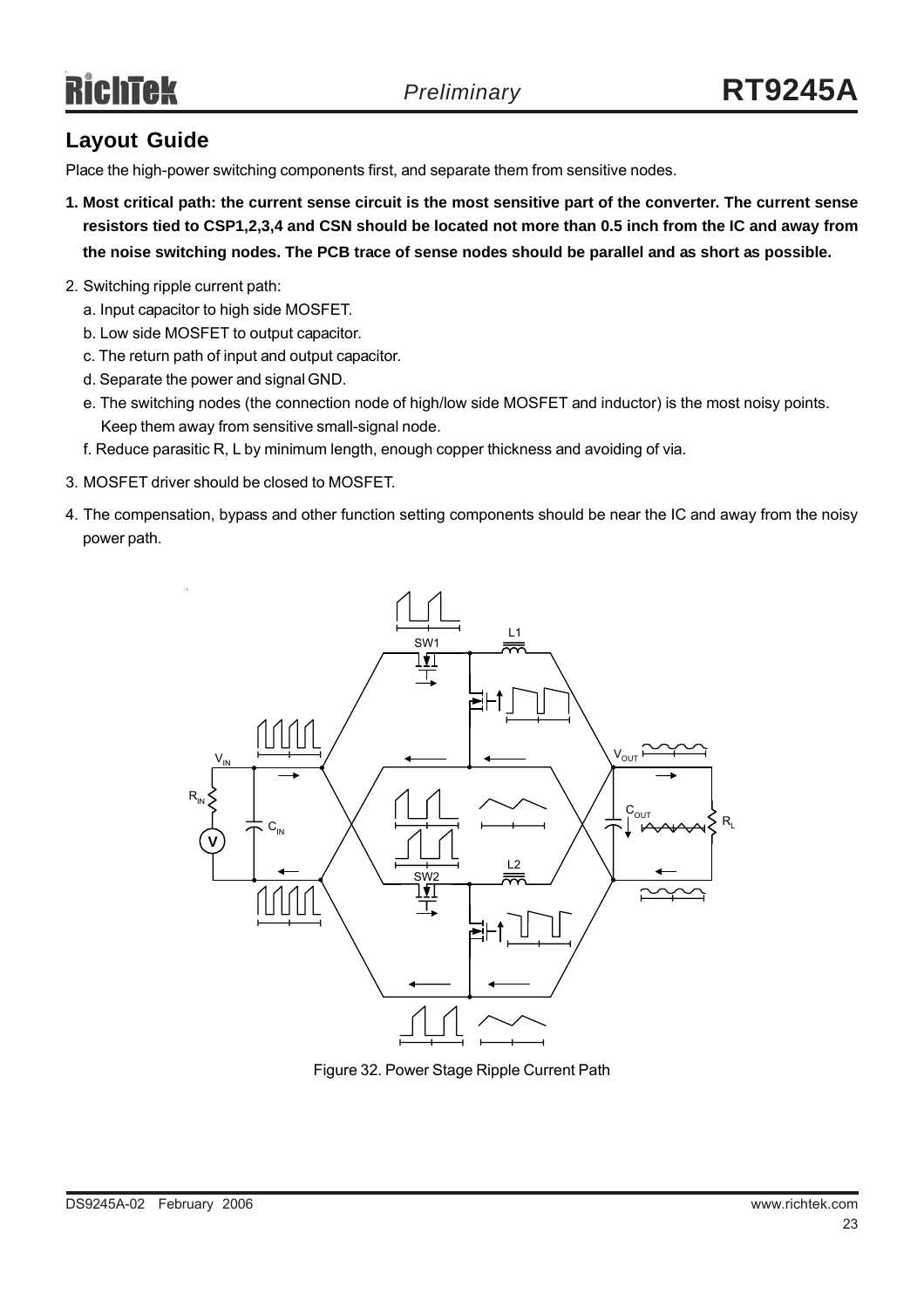

Figure 33. Layout Consideration



Figure 34. Layout of power stage